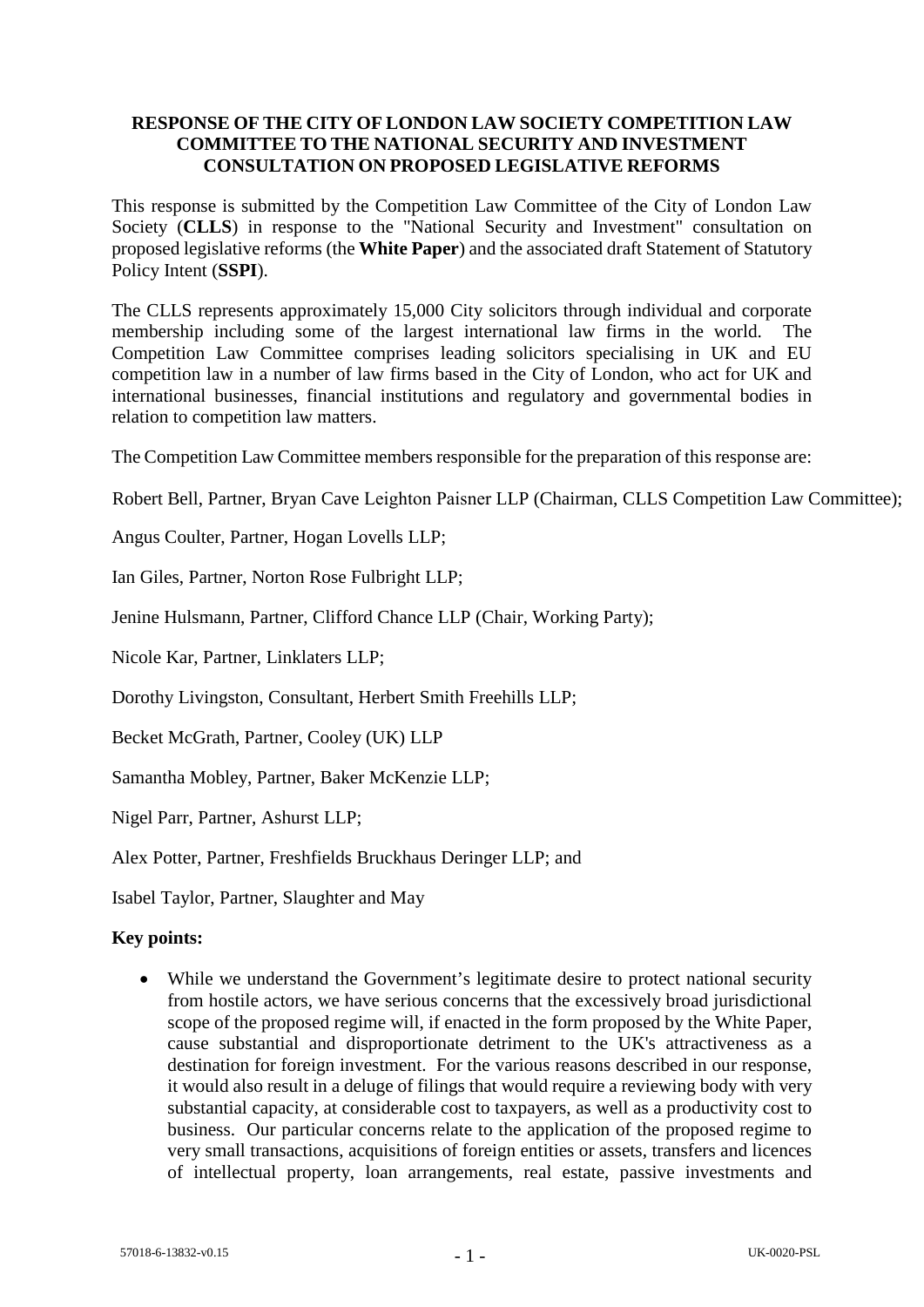domestic acquirers. As explained below, for each of these transaction categories, we consider that there are more proportionate ways to mitigate potential national security risks.

- While practical experience of the operation of the regime will undoubtedly be important in building investor confidence, the desire not to discourage foreign investment needs to be more than an aspiration about how the regime will be operated in practice and needs to be embedded in the structure of the regime. In particular, the Government should be sensitive to investors' concerns that being identified as giving rise to a potential "acquirer risk" would prejudice their ability to compete on a level playing field for future investments. In this respect, it will be important to strike an appropriate balance between confidentiality and transparency, in order to ensure adequate accountability and guidance without unduly stigmatising foreign investors. Committee members have differing views on how to strike that balance, but agree that it will be important that investors have opportunities to withdraw their filing and abandon their transaction without publicity during a short period after a transaction is called in. There should also be mechanisms allowing investors to offer undertakings-in-lieu of a call-in, to obtain informal advice and to satisfy the Government that they pose no acquirer risk (with the possibility of binding undertakings where necessary to do so) outside the context of a particular transaction.
- We continue to favour the material influence test under the Enterprise Act 2002 (**EA02**) over the test applies for the purposes of the People with Significant Control (**PSC**) Register. In practice, the test for material influence is significantly broader than the (unmodified) PSC Register test and would allow the Government to achieve what it is seeking to achieve from these reforms, as it is more flexible and responds to the facts to address the actual acquisition of influence over an undertaking's conduct of its business activities.
- We consider that the SSPI requires additional detail and clarifications in a number of important respects, including the relevance of access to information for the purposes of assessing significant influence or control (**SIOC**) and the definitions of the "core" areas.
- Given the anticipated filing volumes, it will be vital that the proposed notification regime is adequately staffed and resourced, with a stable central team of officials that can develop the appropriate expertise to review transactions quickly and efficiently, and to coordinate with other Government departments for sector-specific input where necessary. We consider that the resources of the merger-related functions of the Competition and Markets Authority (**CMA**) are a useful indicator in this respect. We also consider that the primary decision-maker, for consistency and continuity, should be the Secretary of State for Business, Energy and Industrial Strategy.
- We consider that the proposed prohibition on closing after a call-in would be both counter-productive - because it would incentivise unnecessary filings and prevent efficient allocation of regulatory risk - and unjustified, because the risk of prejudice to subsequently-decided remedies can be more proportionately addressed through interim measures, as demonstrated by the practice of the CMA. We also consider the proposed "unwinding" remedy to be unworkable for the reasons explained below.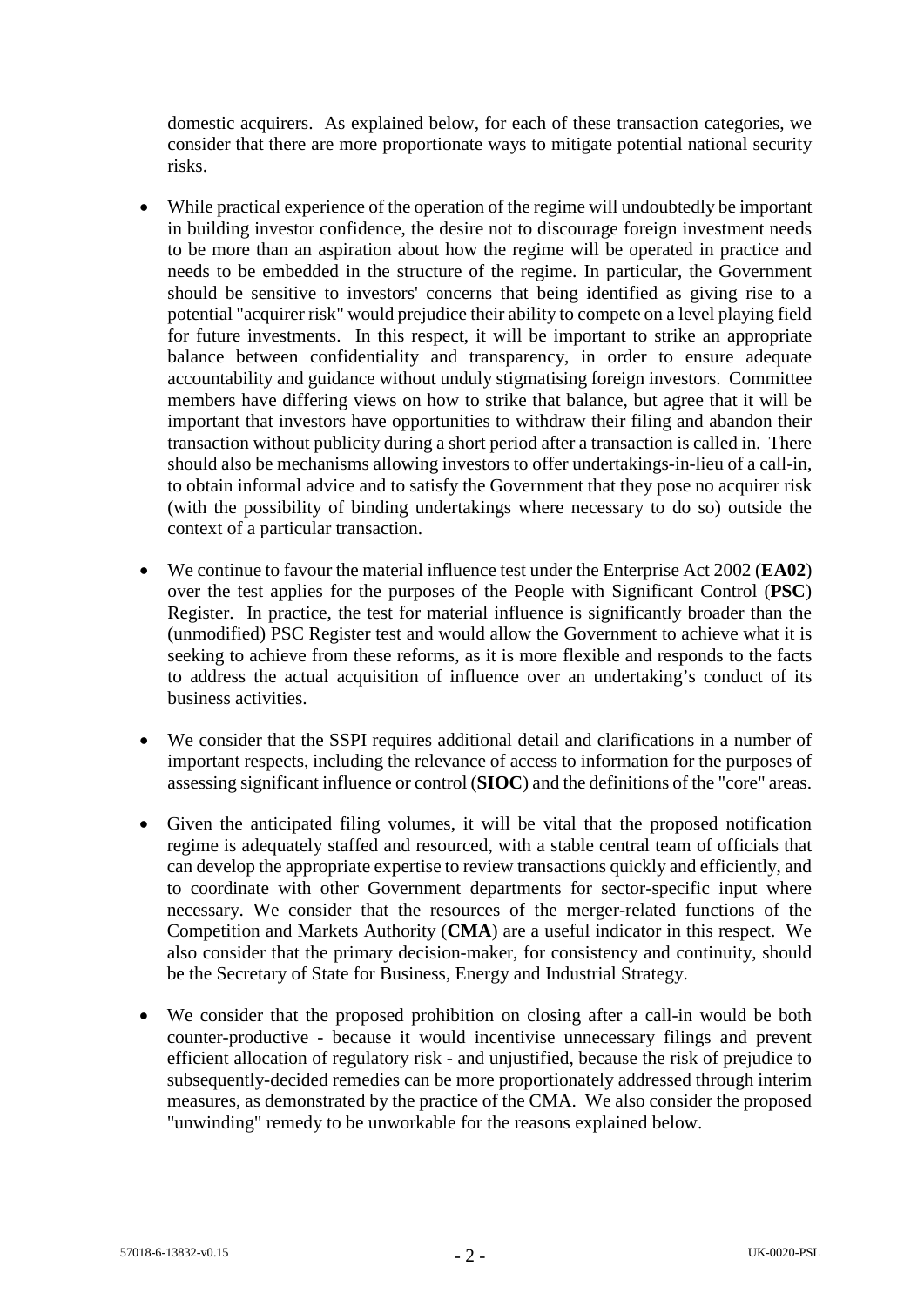### **1. What are your views about the proposed tests for trigger events that could be called in for scrutiny if they met the call-in test?**

- 1.1 While we understand the Government's legitimate desire to protect national security from hostile actors, we have serious concerns that the excessively broad jurisdictional scope of the proposed regime will, if enacted in the form proposed by the White Paper, cause substantial and disproportionate detriment to the UK's attractiveness as a destination for foreign investment. It would also result in a deluge of filings that would require a reviewing body with very substantial capacity, at considerable cost to taxpayers, as well as a productivity cost to business. The inherent difficulty in defining a clear and predictable test for assessing national security risks in advance will prompt many foreign investors to make precautionary filings, making it all the more important that the jurisdictional scope of the regime is carefully circumscribed. This is recognised in other jurisdictions with foreign investment screening regimes, all of which have narrower jurisdictional scope than the regime proposed by the White Paper.
- 1.2 We understand the Government's desire to ensure that the jurisdictional test for the proposed regime does not contain loopholes that could be exploited by a hostile actor to engage in transactions giving rise to national security concerns. However, many of the transactions that the regime proposes to bring within its scope are not sufficiently likely to give rise to national security concerns to justify the very considerable costs that will be borne by a much wider community of investors, investees and sellers if they are required to assess and notify national security risks in respect of those transactions. Whilst practical experience of the operation of the regime will undoubtedly be important in building investor confidence, the desire not to discourage foreign investment needs to be more than an aspiration about how the regime will be operated in practice and needs to be embedded in the structure of the regime.
- 1.3 Costs for investors will arise irrespective of whether a given transaction is called in for review, as parties would still need to undertake work to assess the risk that their transaction is called in and subject to a prohibition on closing, additional obligations or even a potential outright prohibition, as well as work to prepare the notification (we refer to these costs as "transactional costs", as distinct from the costs of notifying or undergoing an assessment following a call-in). The costs for parties will be substantially greater if the Government pursues a policy of calling in large numbers of transactions and encouraging high volumes of filings. The White Paper's estimates for the numbers of transactions that would be notified, called in or subject to conditions<sup>[1](#page-2-0)</sup> indicate that this is indeed the Government's intended policy. Avoiding imposing unnecessary cost burdens on investors will be all the more important post-Brexit, given that many will face additional costs arising from parallel reviews of mergers under both UK and EU merger control regimes.
- 1.4 Our specific concerns relate to: (i) very small transactions; (ii) acquisitions of foreign entities or assets; (iii) transfers and licences of intellectual property; (iv) loan arrangements; (v) real estate; (vii) passive investments; and (viii) domestic acquirers. As explained below, for each of these transaction categories, we consider that there are more proportionate ways to mitigate potential national security risks.

<span id="page-2-0"></span><sup>&</sup>lt;sup>1</sup> White Paper, para 4.02.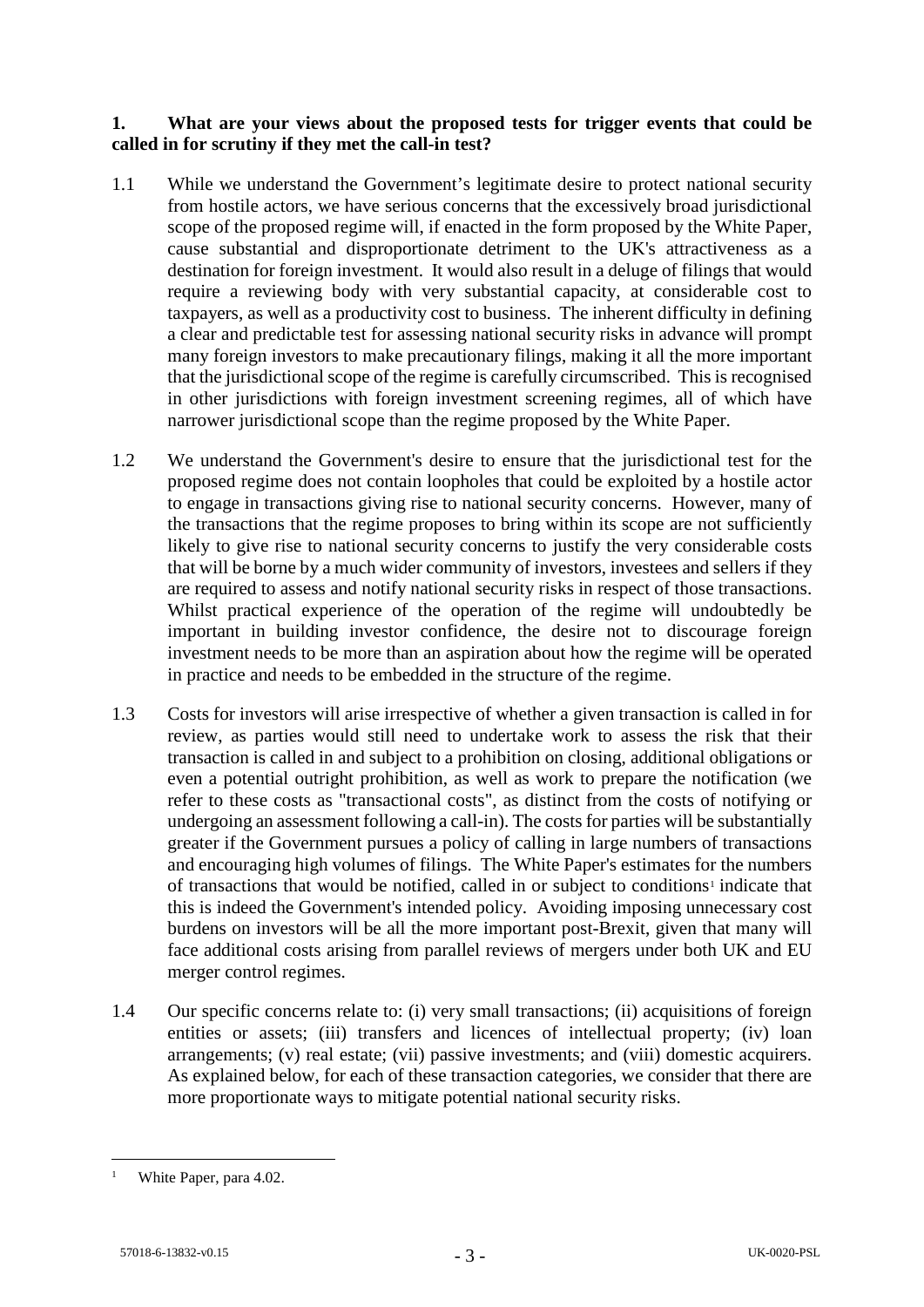#### Very small transactions

- 1.5 The White Paper states that the Government has decided not to implement a test based on turnover or share of supply because "[a]s described in the Green Paper, these are not an appropriate measure of whether a business is likely to pose national security threats should a hostile actor gain control". However, the Green Paper did in fact conclude that a test based on turnover and share of supply (albeit lower than the regular thresholds under the EA02) was appropriate for the implementation of the "short term" reforms that were subsequently implemented. In particular, it stated that a £1 million turnover threshold had been based on a review of the turnover of businesses active in the sectors covered by those short term reforms.[2](#page-3-0) There was no discussion in the Green Paper of the suitability of turnover or share of supply thresholds for the implementation of the longer term reforms that are now covered by the White Paper, nor any analysis of whether other financial or value based thresholds might be appropriate.
- 1.6 We consider that some form of financial thresholds is vital to the success of the regime. Their absence would mean that even the most insignificant transactions would incur transactional costs and that the volume of precautionary notifications would be likely to overwhelm the relevant reviewing body. In many cases, the resulting costs would be disproportionate to the size and value of the transaction, so deterring foreign investment.
- 1.7 Given that small businesses and assets are inherently unlikely to be in a position to harm national security, imposing those costs would also be a disproportionate way to achieve the Government's objectives. Even if there are some extreme scenarios in which acquisition of a very small business or asset might be used to harm national security (none are described in the Green or White Papers), we consider that those remote risks could be better addressed by a combination of financial thresholds (within the proposed regime) and the creation of specific fall-back powers (outside the scope of a transactional screening regime) that are appropriately tailored to the Government's concerns.
- 1.8 In particular, the Government should consider a combination of all or some of the following:
	- 1.8.1 A low UK turnover threshold and share of supply test of the type recently introduced pursuant to the Government's short term reforms.
	- 1.8.2 A test based on the value of assets located in the UK. Canada and Australia both use asset value thresholds to target the scope of their foreign investment screening regimes. If appropriately structured, such a test would address the Government's desire to be able to review the acquisition of businesses with significant (e.g. R&D) activities but no sales and assets that do not themselves generate sales. A separate limb of the test might apply to take into account the UK assets of the purchaser, in order to address the scenario in which "a single investor has multiple areas of investment or ownership across a sector (or across sectors or supply chains)".<sup>[3](#page-3-1)</sup>

<span id="page-3-0"></span> <sup>2</sup> Green Paper, para 96

<span id="page-3-1"></span>Green Paper, para 49.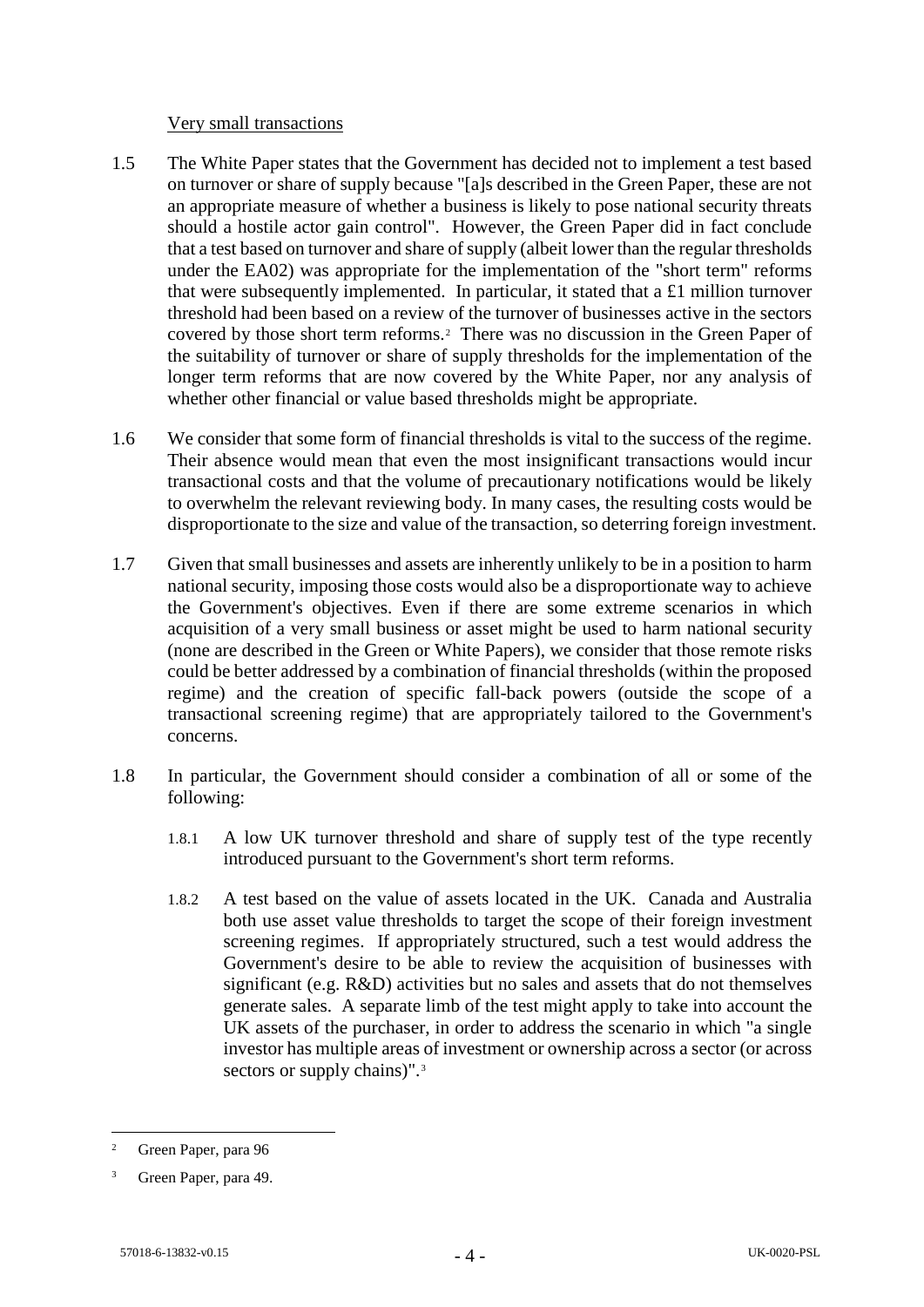- 1.8.3 A transaction value test, of the type recently introduced under the German and Austrian merger control regimes. This would reflect the fact that transactions for which the consideration is very low are intrinsically incapable of giving rise to an issue of importance to national security. Such test could be supplemented by policy guidance explaining how the Government will assess whether a transaction has a sufficient degree of nexus with the UK (see [1.12-](#page-4-0)[1.15](#page-5-0) below).
- 1.9 Financial thresholds of the type described above could be incorporated by way of secondary legislation, so allowing their adjustment if the Government subsequently considers there to have been transactions raising concerns that it was unable to review. That seems to us to be a more sensible approach than seeking to capture all conceivable transactions from the outset and then having to amend the relevant legislation to introduce thresholds as and when filing volumes become unmanageable. In response to the query posed in paragraph 3.74 of the White Paper, this approach would also have the advantage of excluding commercial transactions in the ordinary course of business.
- 1.10 It seems to us that the only scenario identified by the Government as giving rise to potential national security risks that would not be covered by the above thresholds would be an acquisition of very low value land that is proximate to a sensitive site. As explained in [1.30](#page-8-0) below, we consider that such risks could be better addressed by implementing a register of sensitive land.
- 1.11 If the Government remains concerned that even very low value transactions might somehow threaten national security, it might consider retaining a power to call in transactions falling below the thresholds in certain limited circumstances, effectively withdrawing the benefit of the safe harbour for below-threshold transactions in individual cases. Even if the Government does not implement thresholds, it should at least reserve the power in the primary legislation to introduce such thresholds by way of secondary legislation at a later date, should the need arise.

# Acquisitions of foreign entities and assets (including IP rights)

- <span id="page-4-0"></span>1.12 We consider the proposed test for extra-territorial jurisdiction to be much too wide. It would catch acquisitions of foreign businesses purely on the basis of sales to the UK, and acquisitions of foreign assets (or businesses that own foreign assets) that are "used in connection with" sales to the UK $4$ . In either case, there would be no requirement that the relevant sales to the UK have any connection with a potential "target risk". A sale of £10 worth of paperclips would suffice. Moreover, assets used "in connection" with sales to the UK would ostensibly include those (such as IP rights)<sup>[5](#page-4-2)</sup> that are used in connection with products or services supplied to the UK by third parties, not just the seller of the asset.
- 1.13 This test would mean that investors in an extraordinarily wide range of overseas businesses and assets would need to investigate the target's operations to establish whether any of its assets (including intellectual property rights) form part of a supply chain that ends in the UK and, if they do, whether the target has any activities, whether or not connected to those assets, that might conceivably have some relevance to the

<span id="page-4-1"></span>White Paper, para 6.41.

<span id="page-4-2"></span><sup>5</sup> SSPI, para 5.42.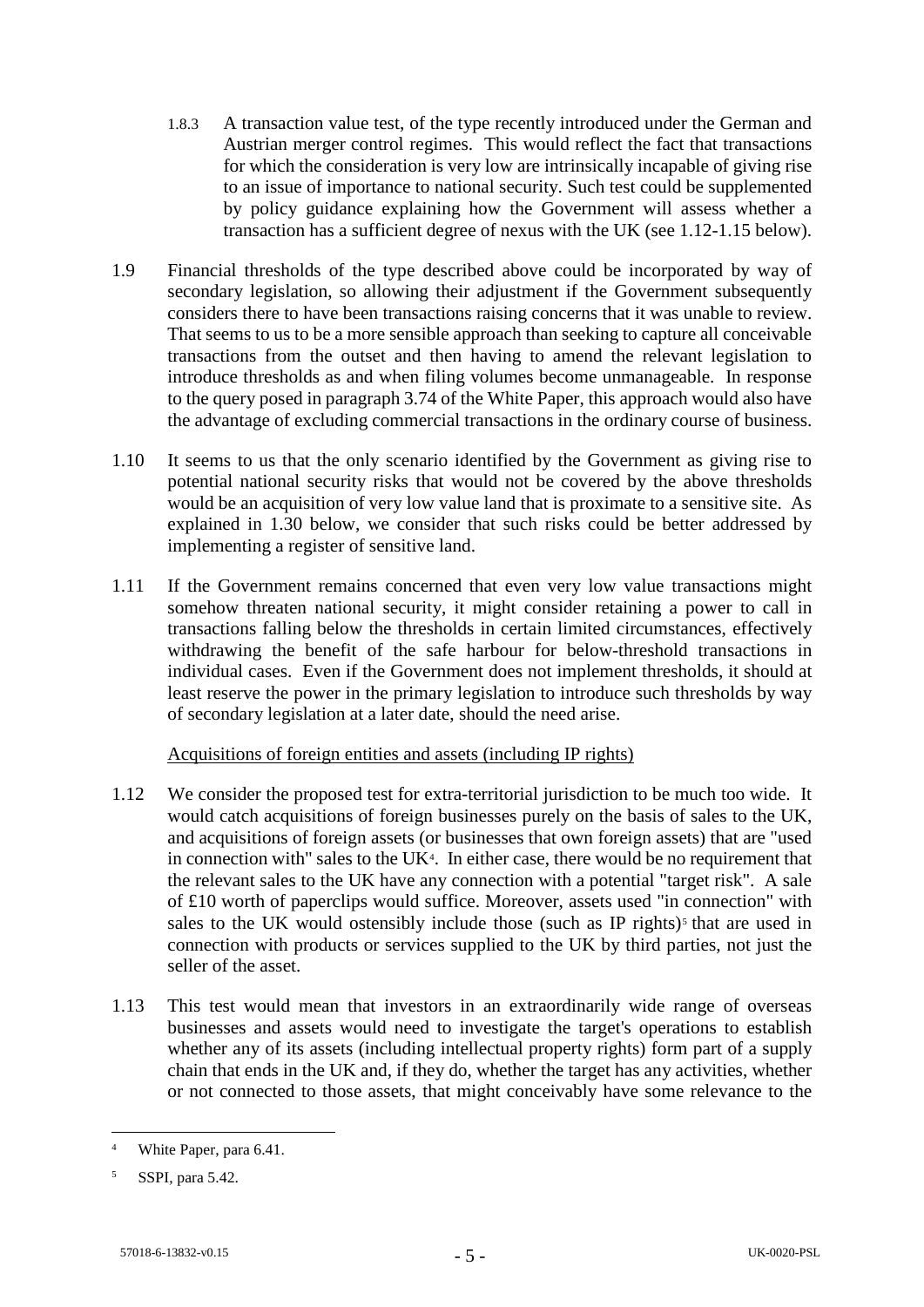UK's national security. The White Paper's assurances that extraterritorial transactions are unlikely to be called in will not prevent this need.

- 1.14 That would be not only disproportionate, but also out of line with international best practice. None of the foreign investment regimes in the US, Canada, Australia, Germany or France assert jurisdiction over acquisitions of foreign businesses purely on the basis of exports to the jurisdiction in question or ownership of foreign assets or IP rights that are used in connection with exports to the jurisdiction in question.
- <span id="page-5-0"></span>1.15 In our view, the proposed regime should be limited to acquisitions of significant influence or control (**SIOC**)[6](#page-5-1) over UK legal entities (including those that directly or indirectly own foreign assets or IP rights) or assets located in the UK, in keeping with the territorial scope of other foreign investment regimes. To the extent that importing products or ownership of extra-territorial assets gives rise to potential national security sensitivities, such concerns should be addressed by other means. For example, concerns that imported products may contain "backdoors" resulting in cyber security risks could be dealt with by a rigorous testing regime and import bans or other penalties for suppliers of products or software found to be in breach, combined with legal requirements for domestic companies to implement appropriate cyber security measures for activities that are national security-sensitive. Concerns relating to control of particularly sensitive foreign assets such as servers or sub-sea pipelines could be addressed through agreements with the foreign States that host such assets, or restrictions on the transfer of sensitive data outside the UK.

#### Intellectual property

- 1.16 We consider the scope of IP transactions that would be caught by the jurisdictional test to be unduly broad, in four ways.
- 1.17 First, the list set out in paragraph 3.67 of the White Paper includes IP that is highly unlikely to give rise to a national security risk, such as copyright over artistic works or design rights or utility models relating to the design of common mass market objects of a limited technical nature. Given that the focus of the potential concerns expressed in the White Paper is the transfer of technology, we consider that the list provided in the EU Technology Transfer Block Exemption<sup>[7](#page-5-2)</sup> to be more appropriate, i.e.:
	- 1.17.1 patents;
	- 1.17.2 utility models;
	- 1.17.3 design rights;
	- 1.17.4 topographies of semiconductor products;

<span id="page-5-1"></span><sup>&</sup>lt;sup>6</sup> Subject to our comments regarding the desirability of adopting the test of material influence – see paragraphs [3.5-](#page-12-0) [3.7](#page-13-0) below.

<span id="page-5-2"></span><sup>7</sup> Article 1(b) of Commission Regulation (EU) No 316/2014 of 21 March 2014 on the application of Article 101(3) of the TFEU to categories of technology transfer agreements, OJ 2014 L93/17.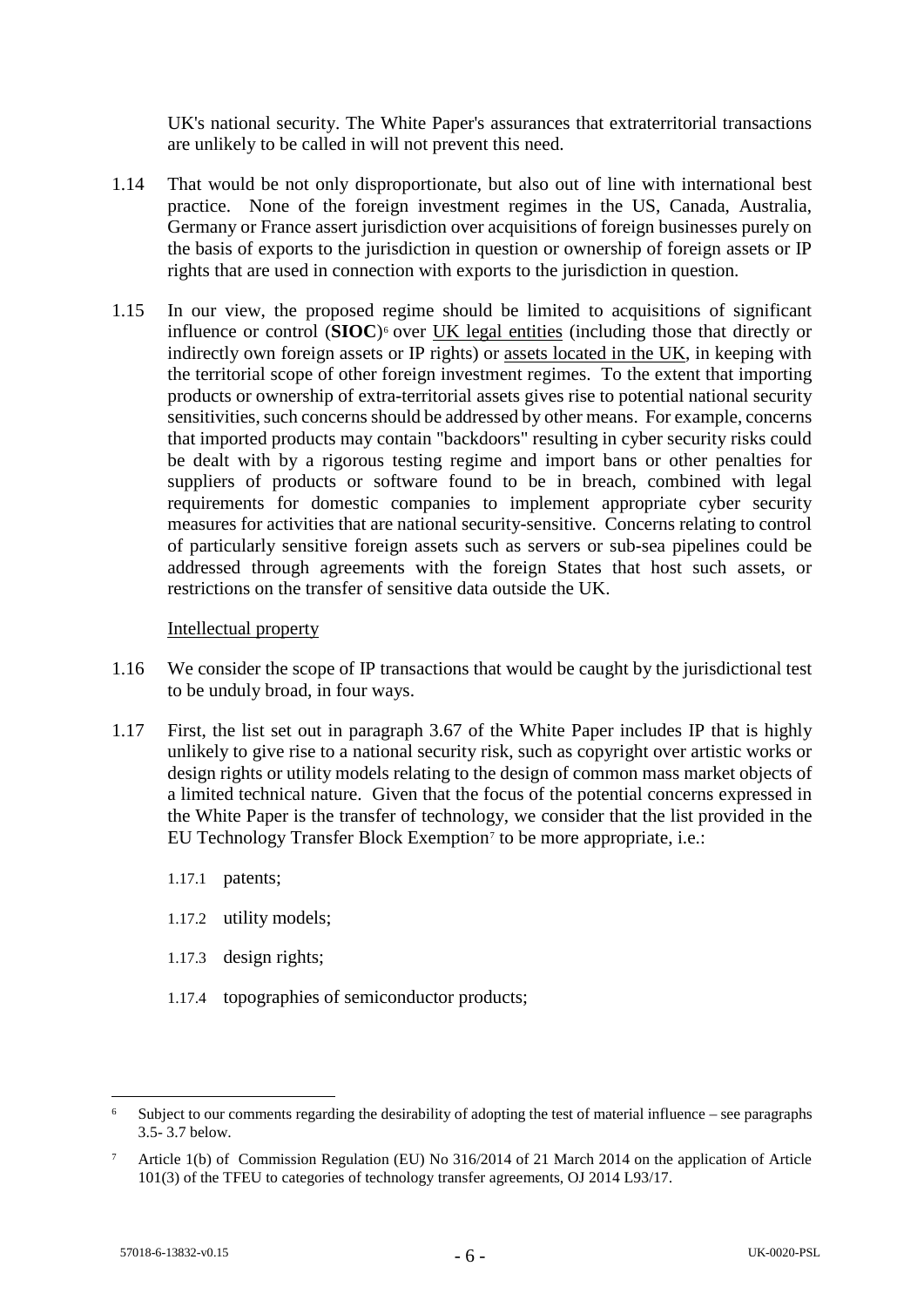- 1.17.5 supplementary protection certificates for medicinal products or other products for which such supplementary protection certificates may be obtained;
- 1.17.6 plant breeder's certificates and
- 1.17.7 software copyrights.
- 1.18 Second, the mere assignment or licensing of any of the above rights will not, per se, be liable to give rise to a national security threat. In addition to the act of assignment or grant of a licence, there must also be an effective transfer of technology. We therefore submit that the trigger should include an additional requirement; that an assignment or licence of IP will only be caught if there is also a related disclosure of knowledge or know-how that is not public domain. We recommend defining such knowledge or know-how in the same way as "trade secrets" in Directive (EU) 2016/943 on the protection of undisclosed know-how and business information (trade secrets).[8](#page-6-0) This approach would serve to exclude ordinary course of business transactions such as the licensing of freely available software.
- 1.19 Third, we consider that database rights should be excluded from the list, at least in so far as they relate to personal data, because the unauthorised transfer or use of personal data is already heavily regulated by the EU General Data Protection Regulation.[9](#page-6-1) As regards non-personal data, the Government ought to have an understanding of what data may give rise to a national security threat if in the wrong hands (e.g. data relating to military applications) and so should restrict access, use or transfer of such data through appropriate measures imposed directly on the holders of such data.
- 1.20 Finally, the proposed test for SIOC refers to "decision rights" over the "operation" of an IP right that enables a party to "use, alter, destroy or manipulate" it. This includes licences of IP that confer such powers. However, all assignments and licenses of IP give an assignee or licensee a right to use the relevant IP. It is a misnomer to refer to the alteration, manipulation or destruction of an intangible right, as opposed to the subject matter of the right (such as software code or computer hardware). Rather, the test should be whether the IP transaction allows an investor to exploit, manipulate or alter the underlying subject matter of the relevant IP right.

# Loans and related collateral

1.21 We have concerns in relation to the express reference to trigger events for loans and related collateral. As currently drafted, the proposal has the potential to bring all bilateral and syndicated loan arrangements carried out in the financial markets within the parameters of the regime. This is unattractive for investors in loans as it creates uncertainty. Investors are not able to take a view on whether any particular covenant/undertaking in a loan agreement or enforcement of collateral raises or may raise questions around national security. The proposal is also therefore likely to lead to

<span id="page-6-0"></span> <sup>8</sup> OJ 2016 L157/1, Article 2(1).

<span id="page-6-1"></span><sup>9</sup> Regulation (EU) 2016/679 on the protection of natural persons with regard to the processing of personal data and on the free movement of such data, OJ 2016 L119/1. If this legislation ceases to apply in the UK following Brexit, equivalent restrictions can be put into place.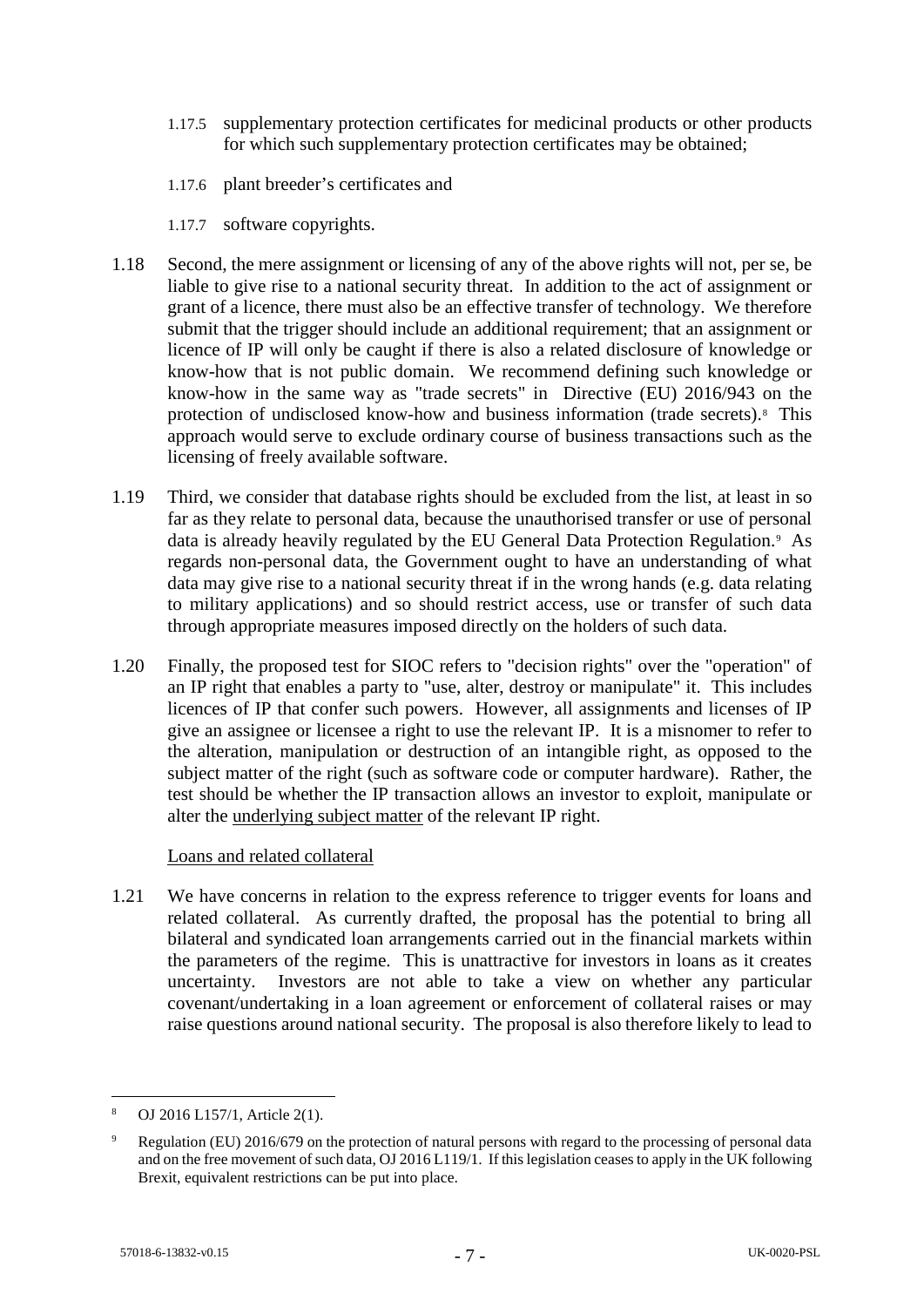unnecessary notifications at various stages of a loan arrangement and particularly in relation to enforcement of collateral in order to minimise any risk of a call-in.

- 1.22 London is the leading international market for international finance, especially syndicated lending and the related secondary loan market. Syndicated loans would almost never give any one lender the ability to control the obligor or its assets either through the contractual terms of the loan agreement or on enforcement of security. Security is invariably held by a security trustee for the lenders. The risk of a syndicated loan carried out in the financial markets raising national security concerns is negligible and therefore in order to protect that market there should be a complete exclusion of participations in syndicated loans from the scope of the proposed laws at all stages including when entering into the arrangement, when events of default occur, when participations are traded and when security is enforced through a security trustee.
- 1.23 If the Government is not minded to expressly exclude syndicated loans and related collateral from these proposals or to remove the express references to loans and related collateral from these proposals, we would suggest that as a minimum the following points need to be addressed to provide as much certainty as possible to the syndicated loan market as to the circumstances in which a syndicated loan and/or related collateral may raise national security concerns requiring notification or raising the prospect of a call-in.
- 1.24 First, trigger events should not be defined by reference to preferential access to information. It should be made clear that paragraph 5.54 of the SSPI (which states that preferential access to information is not, in itself, a trigger event) applies equally to access to information in the context of a loan agreement, notwithstanding the contrary statement in paragraph 3.101 of the White Paper (our further comments on this point below, at [3.11-](#page-13-1)[3.13,](#page-14-0) explain why we consider that access to information should not be a trigger event).
- 1.25 Second, there should be clear safe harbours that are tailored to loan arrangements:
	- 1.25.1 If access to information is considered to be a trigger event in the context of loan arrangements, then there should be a safe harbour for loan agreements containing a standard Loan Market Association ("**LMA**") information undertaking, covering, for example, information regarding the financial condition, assets and operations of the group/any member of the group (see, for example, the LMA Senior Multi-Currency Terms and Revolving Facilities Agreement for Leveraged Acquisition Finance Transactions) and for security documents containing equivalent and otherwise market-standard information requirements, which usually allow for the secured party to call for information about the chargor's business and affairs as well as the charged assets.
	- 1.25.2 Any syndicated loan agreement entered into by a syndicate of lenders substantially on LMA terms should be a safe harbour irrespective of the nature of the obligors on the basis that no significant influence or control is obtained by any one lender party to such an agreement.
	- 1.25.3 The safe harbour should also apply to security held by a security trustee on trust for a syndicate of lenders from time to time on market standard terms and in respect of which no single lender has the ability to instruct the security trustee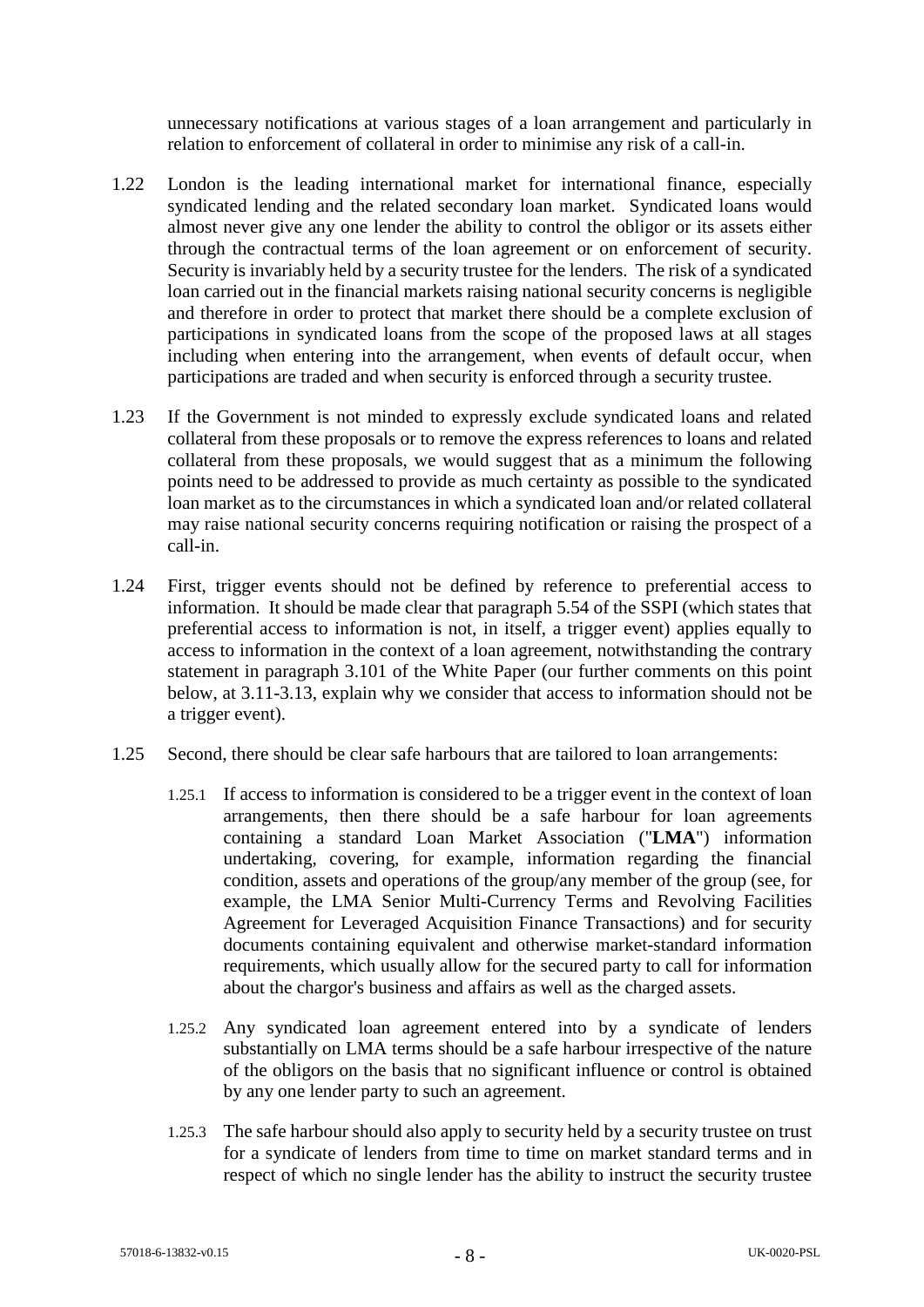to enforce the security or take decisions relation to the secured asset. In addition, it would be helpful to see a clear statement from the Government that this applies even where a lender in a syndicate of lenders is considered by the Government to be a "hostile lender" such that the other lenders in the syndicate would not be prevented from enforcing their security provided such hostile lender has no independent ability to control or significantly influence the secured asset and/or the chargor even if such charged asset and/or chargor has national security implications.

- 1.26 The case can also be made for complete exclusion of bilateral loans made by any bank regulated by the PRA or FCA or by any third country authority recognised as equivalent by the Bank of England/Treasury. To the extent necessary, particular lenders or categories of lender could be specified as not benefitting from these exclusions in whole or in part (although regulatory conditions imposed by the UK regulator on the type of business that could be done by a financial institution of concern would be a more effective method of control of bilateral financing which raises concerns around national security). Bilateral loans entered into on LMA equivalent terms should also be a safe harbour for both regulated and non-regulated lenders.
- 1.27 It would also be helpful to have clarity on whether debt securities are regarded as loans and about the status of derivatives, especially where integral to a lending arrangement. Equivalent concerns to those described above in relation to loans then arise in relation to these types of financing arrangements. The need to protect the London markets in relation to these types of transaction and the minimal risk that these could have a negative impact on national security in the way contemplated by the White Paper suggests that the balance lies in favour of complete exclusion of transactions in these markets also.

#### Real estate

- 1.28 In the absence of any publicly accessible register of land that is proximate to a site of national security sensitivity, it would be impossible to predict whether any given real estate transaction would be called in, irrespective of the nature of the target's activities. Any foreign investment that would be adversely affected by the imposition of a prohibition on closing would need to be notified, as would any foreign acquisition of a target with real estate assets that are fundamental to its value, even if that value is very small.
- 1.29 Moreover, most real estate investment is financed through debt. If a site is acquired for development purposes, for example, but is subsequently required to be divested following a national security review, the development will be put in jeopardy and lenders will risk an event of default by the borrower, while the borrower will typically incur financial changes under the loan arrangements for early redemption of the loan. Lenders are highly risk averse and are therefore likely to insist that notification and clearance is a condition precedent to financing. Even residential property transactions would be potentially affected.
- <span id="page-8-0"></span>1.30 We therefore recommend, as an alternative to application of the general national security regime in this area, the creation of a register of proximate land that, even if not accessible to the public, can be easily checked before entering into a transaction to verify that no such risk will arise. If no such register is created, the notification regime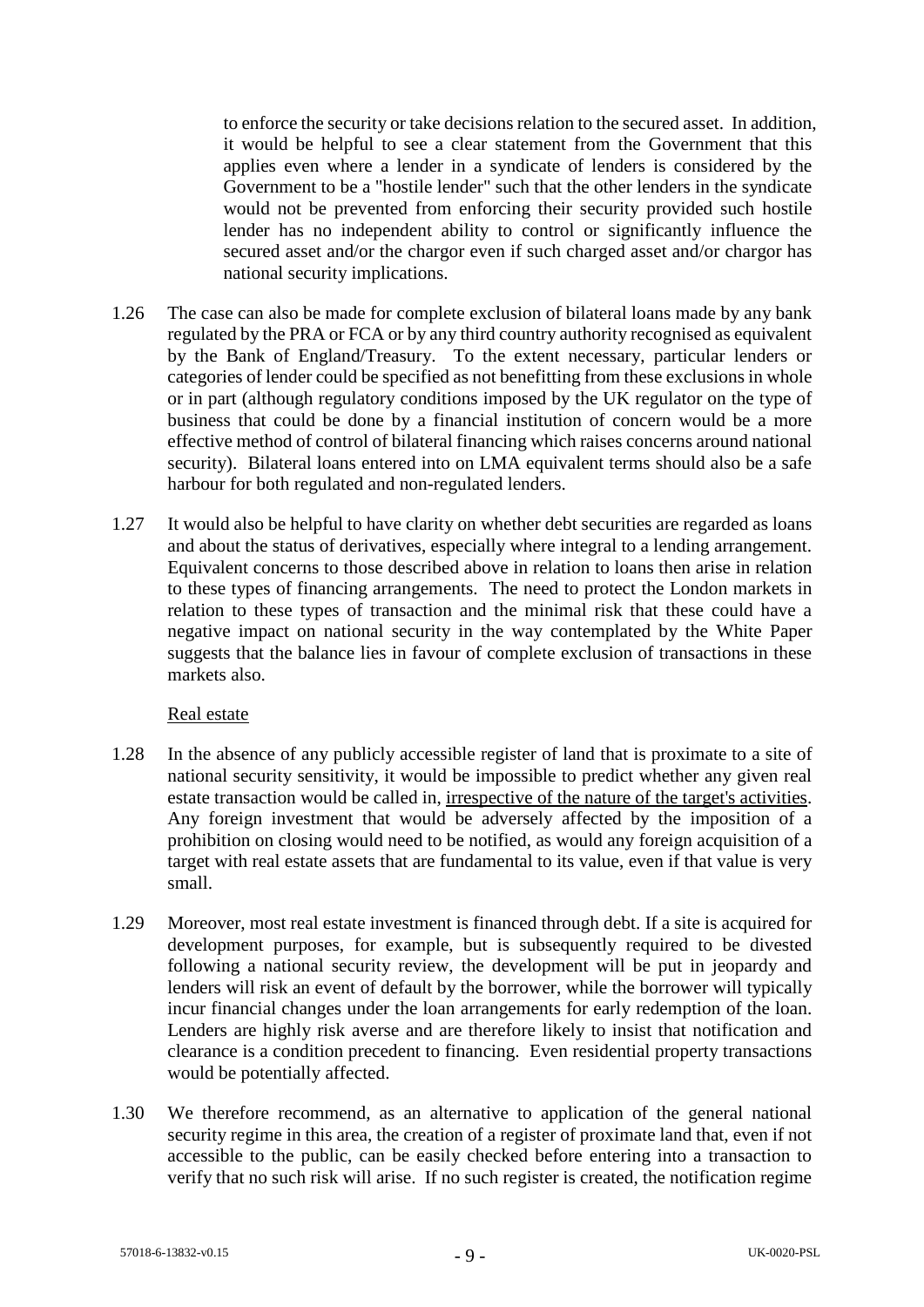will simply end up acting as one by default, with attendant strain on the resources of the relevant reviewing body.

#### Passive investments

- 1.31 Our response to question 3 below contains our comments on the appropriate control test, as set out in the draft SSPI. Whatever the nature of the control test, we consider that some form of safe harbour is required, in the interests of investor certainty and proportionality.[10](#page-9-0) The need for certainty would dictate that such a safe harbour is in primary or secondary legislation, not the SSPI. It seems to us that it should be possible to define such a safe harbour by inverting the conditions of the test for control. For instance, a safe harbour could exist where an investor has:
	- 1.31.1 no ability to veto decisions beyond the minority investor protections listed in paragraph 5.59 of the SSPI;
	- 1.31.2 no power to direct or influence day-to-day management or control of an asset or entity; and
	- 1.31.3 no right to appoint an executive board member of the target company.
- 1.32 We submit that there should, at minimum, be a legislative exception for limited partners of a limited partnership wherever formed, similar to that in the PSC Register regime.[11](#page-9-1)
- 1.33 As a related point, it is unclear to us why a 25% threshold for shareholding or voting rights in an entity (or 50% interest in an asset) is desirable. It appears likely to lead to notifications of transactions that give rise to no SIOC and which will therefore inevitably be cleared, as there will be no "trigger event risk". It seems to us that a 25% threshold therefore serves no additional purpose other than consistency with the threshold used for the purposes of the PSC Register (there being no such legislative threshold under the merger control regime), as indicated in paragraph 3.31 of the White Paper. However, we do not consider such consistency to be desirable for its own sake, particularly if the test under the regime will (as is proposed) be inconsistent with the PSC Register test in other respects. We therefore recommend that the 25% threshold (50% for assets) is not implemented.

#### Domestic acquirers

1.34 We query the rationale for including acquisitions by domestic acquirers within the scope of the regime. No other significant jurisdiction with a national security screening regime includes domestic purchasers within its scope. [12](#page-9-2) While we recognise the legitimacy of preventing ownership or control of sensitive assets by criminals, we

<span id="page-9-0"></span><sup>&</sup>lt;sup>10</sup> For example, the CFIUS regime has a safe harbour for investments resulting in a foreign person having an ownership interest of 10% or less of the outstanding voting interests in a US business, provided they are held "solely for the purpose of passive investment."

<span id="page-9-1"></span><sup>&</sup>lt;sup>11</sup> See paragraph 25, Schedule 1A Companies Act 2006 and Regulation 8 of the Register of People with Significant Control Regulations 2016.

<span id="page-9-2"></span><sup>&</sup>lt;sup>12</sup> We recognise that the current UK national security provisions under the EA02 are not limited to foreign investors, but do not consider that to justify replicating that approach in the much more far reaching regime that is proposed by the White Paper.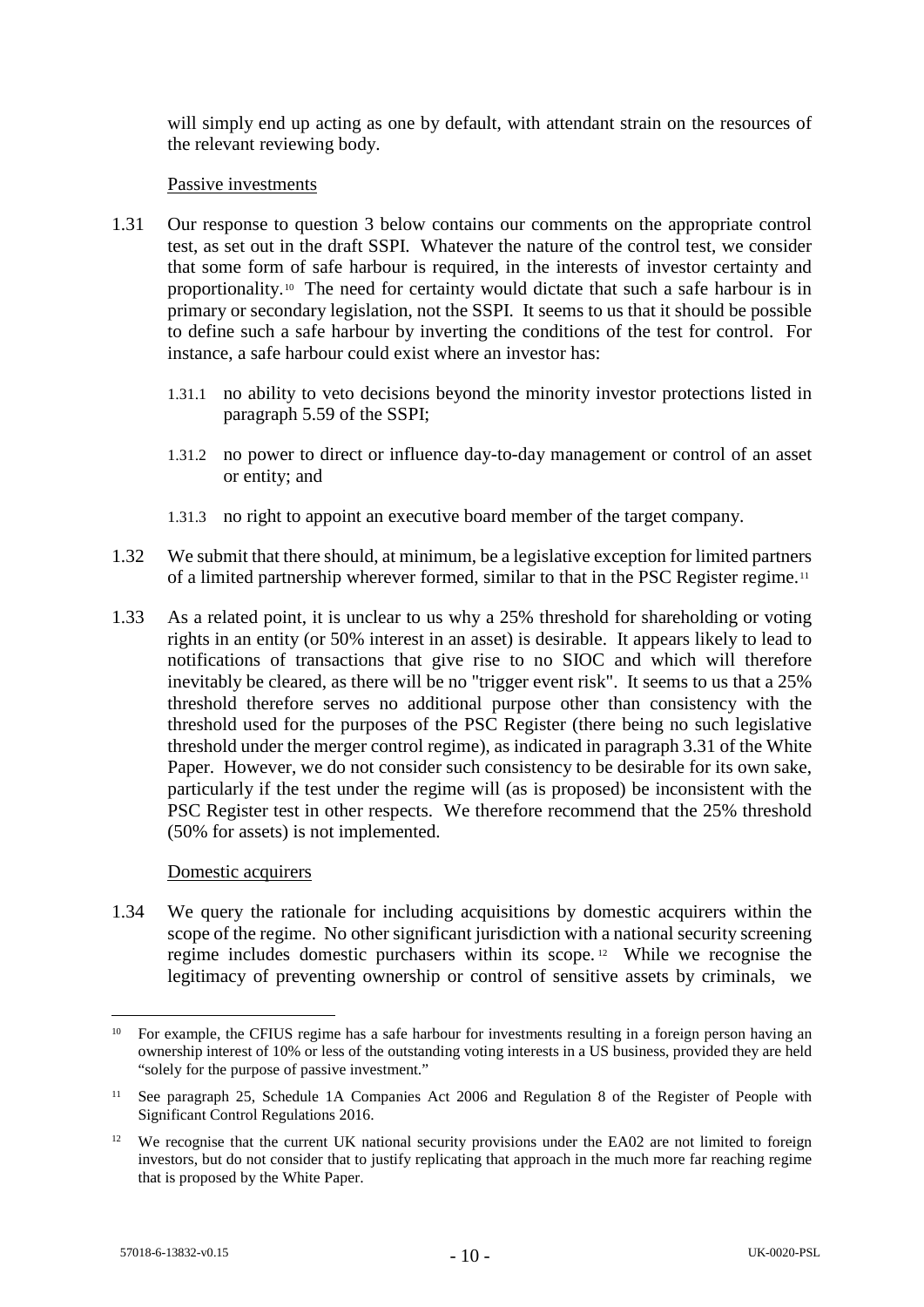consider that this aim could be achieved more proportionately through the application of the director disqualification regime or confiscation proceedings under the Proceeds of Crime Act 2002 (or, if required, bespoke legislation allowing for the confiscation from convicted criminals or their associates of assets giving rise to national security risks). In our view, domestic acquirers with no criminal history or connections to foreign states are so unlikely to give rise to national security concerns that they can be safely excluded from the regime.

1.35 We note that one of the purported justifications for extending the regime to UK based or British acquirers is that they may be "subject to the control of a hostile actor",[13](#page-10-0) but if that hostile actor is foreign (as is implied by that statement) that scenario would still be caught by a regime that applied only to foreign investment.

#### **2. What are your views about the proposed role of a statement of policy intent?**

- <span id="page-10-3"></span>2.1 We welcome the proposed role of a statement of intent and, in particular, the statutory requirement for the Senior Minister to have regard to it in the exercise of his or her powers. However, an inherent problem with policy guidance is that it can provide only a limited degree of legal certainty and predictability. That is particularly true in respect of national security assessments, given the very significant leeway granted by the courts to decision-makers in that area.[14](#page-10-1) For example, while paragraphs 2.08-2.34 of the SSPI contain useful descriptions of core and non-core areas that are likely to trigger national security concerns, paragraph 2.35 states that "[a]lthough less likely, the Government may consider that a trigger event in respect of an entity or asset in the wider economy (i.e. an area not mentioned above) could pose a risk to national security".
- 2.2 We favour an alternative approach that would afford investors significantly greater legal certainty by setting out in secondary legislation the scope of core and non-core assets that may be subject to national security reviews. As shown by the Government's implementation of the short term reforms earlier this year (regarding targets with activities involving IP or roots of trust relating to computer processing units, military or dual use products, or quantum technologies), it is possible to define areas of interest in secondary legislation with a good degree of precision. For example, the French and German foreign investment screening regimes also set out in legislation the specific sectors to which certain of their provisions apply.<sup>[15](#page-10-2)</sup> To address changes in the Government's approach to national security over time (e.g. due to geopolitical or technological changes), and to prevent hostile actors from "gaming" loopholes in the statutory definitions, the Government could reserve powers to amend the legislation to add new categories of assets to the list should the need arise (including in response to a specific transaction), similar to its power to add new public interest considerations on an ad hoc basis under the merger control regime. These powers were used effectively to allow Government intervention in the merger between Lloyds TSB and HBOS.

<span id="page-10-0"></span> <sup>13</sup> SSPI, para 4.22.

<span id="page-10-1"></span><sup>14</sup> See, for example, *Secretary of State for the Home Department v Rehman* [2001] UKHL 47; [2003] 1 A.C. 153 at [62] (Lord Hoffmann); *A v Secretary of State for the Home Department* [2005] 2 A.C. 68 at [29] (Lord Bingham).

<span id="page-10-2"></span><sup>15</sup> In Germany, section 55 (1) sentence 2 of the German *Außenwirtschaftsverordnung* and the so-called BSI-Regulation of the Federal Office for Information Security, which defines the term "critical infrastructure".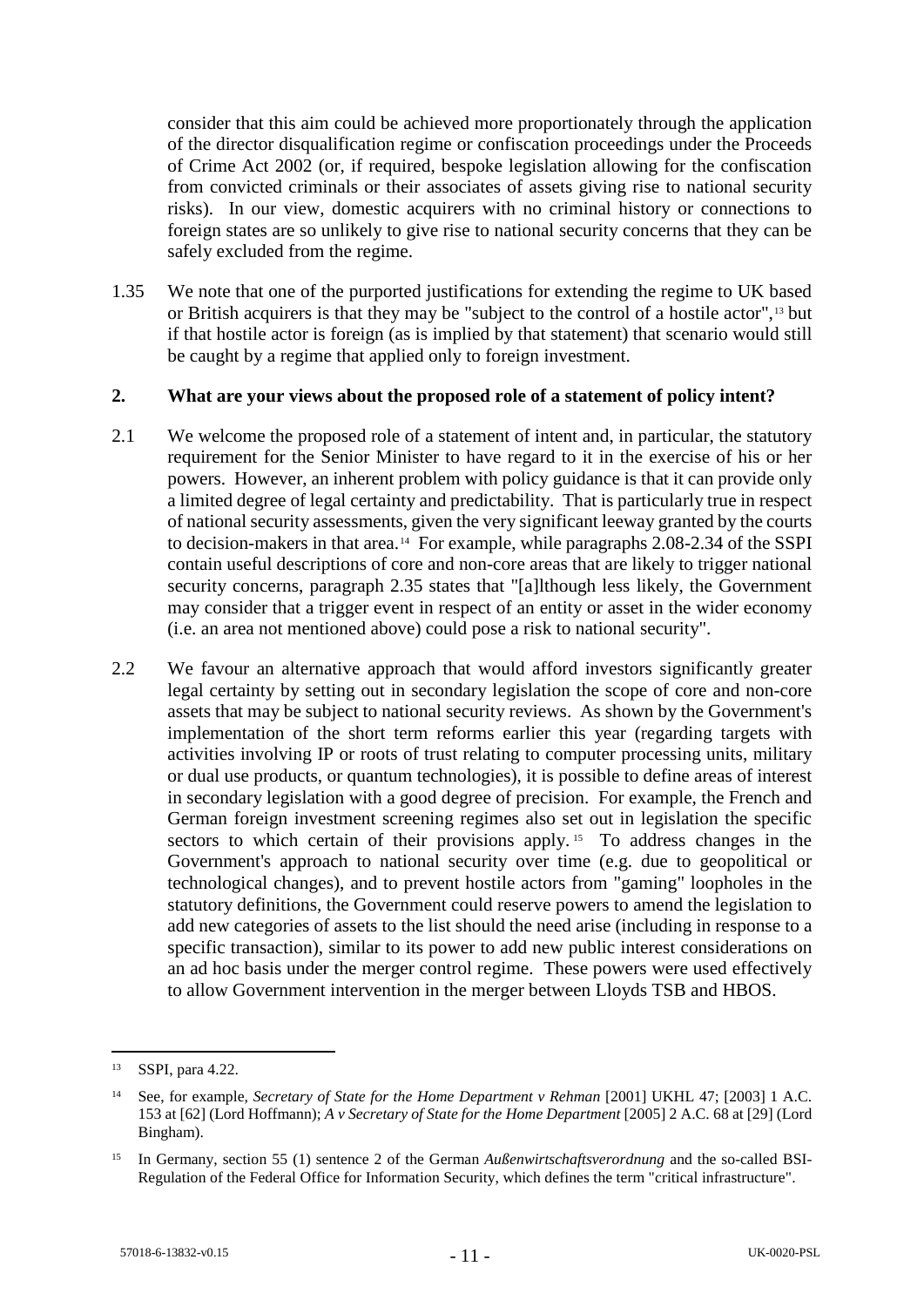2.3 We also note that the regime described in the White Paper and the SSPI would not require the Senior Minister to take into account the benefits of foreign investment in the UK and the potential for those benefits to be undermined by his or her individual decisions. Given that this is a relevant consideration for all of the decisions under the proposed regime (e.g. decisions to exercise call-in powers, the final determination as to the presence of a national security risk and the decision on appropriate remedies for that risk), we consider that this should be an over-arching statutory duty included in the primary legislation.

### **3. What are your views about the content of the draft statement of policy intent published alongside this document?**

3.1 Our comments on the content of the SSPI relate primarily to the chapters dealing with acquirer risk and the meaning of SIOC. However, a more general observation is that the SSPI should contain a clear statement that in order for a transaction to be considered a threat to national security, all three risks (acquirer risk, trigger event risk and target risk) must be present. For example, acquisition of a passive interest in a sensitive asset, even by a hostile party, cannot give rise to national security concerns if it does not afford the acquirer any ability to harm national security.

### Necessity and proportionality requirements

3.2 We welcome the indication in the SSPI that interventions around national security should be "necessary, proportionate, even-handed and will not impose arbitrary restrictions on corporate transactions or other activities". [16](#page-11-0) This statement could usefully be supported with the illustrative examples that are included in paragraph 6.23 of the White Paper, i.e. the possibility of sector specific regulations, physical security measures or export controls as alternative ways to address a potential concern.[17](#page-11-1)

# Acquirer risk

- 3.3 Paragraphs 4.12 and 4.14 of the SSPI state that "[m]ost parties acquiring control over entities or assets do so for purely financial or commercial reasons" and that "[t]he Government's national security assessment will consider whether the party may seek to use the entities or assets to undermine national security" (emphasis added). We welcome the implicit recognition that intent to undermine national security is a fundamental element of acquirer risk, such that buyers who will be motivated purely by financial or commercial considerations should not be considered risky. However, this important principle should be stated explicitly.
- 3.4 In our view, it is crucial that the regime does not create scope for the Government to intervene purely because it disagrees with an acquirer's business model or investment strategy, as it threatened to do in relation to the recent acquisition of GKN by Melrose.<sup>[18](#page-11-2)</sup> If acquirers' financial or commercial strategies can be called into question under the

<span id="page-11-0"></span> <sup>16</sup> SSPI, para 1.07.

<span id="page-11-1"></span><sup>&</sup>lt;sup>17</sup> White Paper, para 6.21.

<span id="page-11-2"></span><sup>&</sup>lt;sup>18</sup> See the correspondence between the Secretary of State for BEIS and Melrose Plc on the proposed GKN/Melrose takeover, available at: [https://www.gov.uk/government/publications/correspondence-on-the](https://www.gov.uk/government/publications/correspondence-on-the-proposed-gknmelrose-takeover)[proposed-gknmelrose-takeover](https://www.gov.uk/government/publications/correspondence-on-the-proposed-gknmelrose-takeover)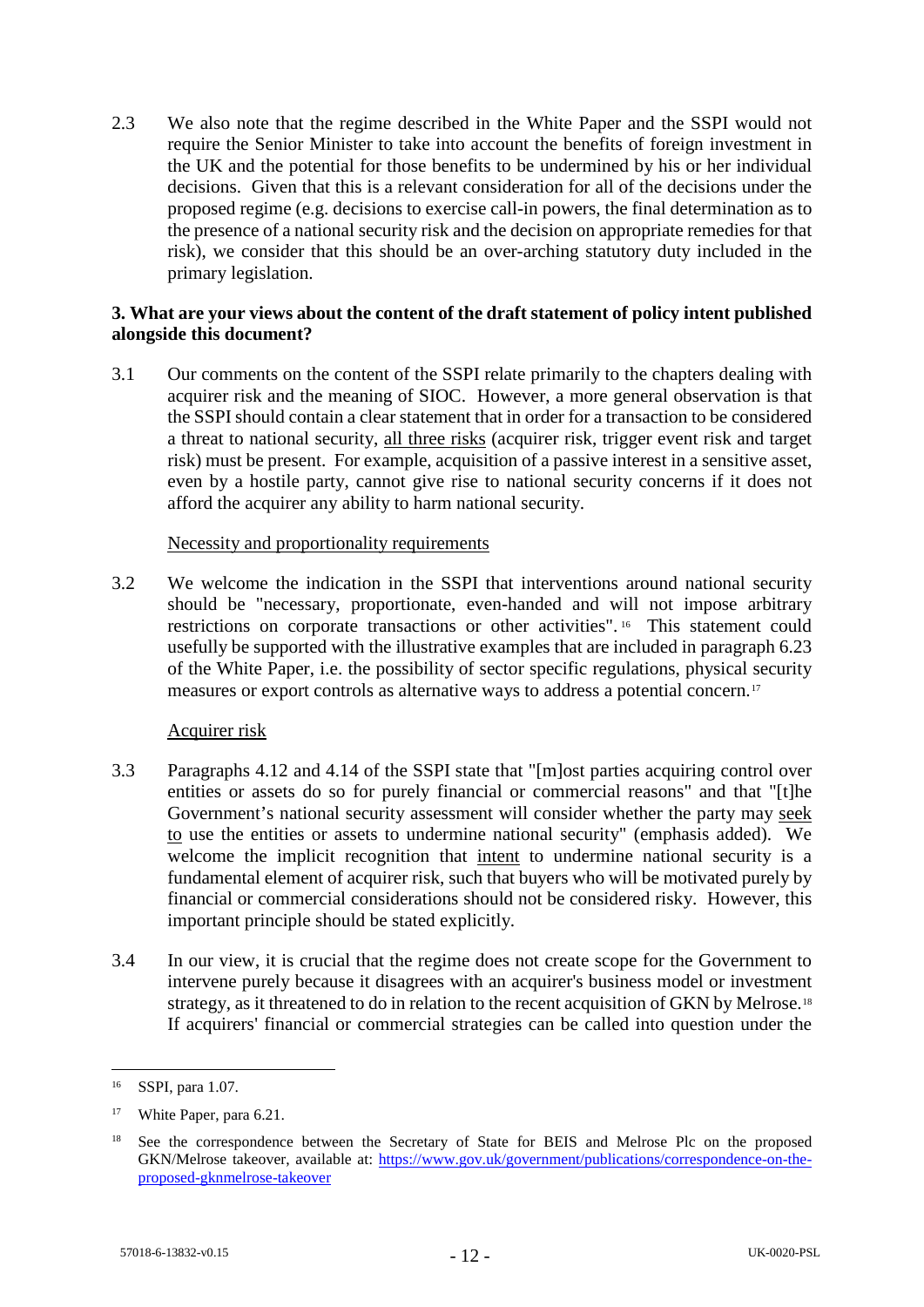proposed regime, that would risk deterring a wide range of beneficial investment into the UK, including from private equity and venture capital investors.

3.5 We also consider that the SSPI should contain a clear statement in the section relating to non-hostile states and nationals of those states<sup>[19](#page-12-1)</sup> that "when assessing acquirer risk in respect of other foreign investors, the Government does not intend to distinguish between foreign entities that are State owned and other types of foreign entities and recognises the importance of equal treatment of such investors for the maintenance of a level playing field for investment in the UK".

#### The interpretation of SIOC

- <span id="page-12-0"></span>3.6 As noted in our response to the Green Paper, we favour applying a test based on the concept of material influence under the EA02 over the test applied for the purposes of the PSC Register. That would have the advantage of familiarity and a relatively deep body of EA02 case law to guide interpretation of the test. In contrast, the criteria relating to the PSC Register are untested, have limited published guidance and lack a body of interpretative case law. Our experience is that businesses have encountered substantial difficulties and uncertainties in applying the PSC Register test.
- 3.7 We consider that the test for material influence under the EA02 is sufficiently flexible to capture the type of influence that is liable to give rise to national security issues. While aimed at influence over a target's commercial policy, such influence also necessarily entails influence over its management and staff, which is the fundamental national security issue. Unlike the PSC Register test, the material influence test would not, in our view, require significant modification to capture the types of influence that the Government intends to bring within the scope of its call-in power. In practice, the test for material influence is significantly broader than the (unmodified) PSC Register test and would allow the Government to achieve what it is seeking to achieve from these reforms, as it is more flexible and responds to the facts to address the actual acquisition of influence over an undertaking's conduct of its business activities. In particular:
	- 3.7.1 the material influence test can, in principle, capture influence derived as a result of management or operational responsibilities conferred on directors that do not have veto rights over board decisions;<sup>[20](#page-12-2)</sup> and
	- 3.7.2 the test is also broad enough to capture situations in which an acquirer has the "legal right to shape an entity's operations or strategy", including exceptionally through additional agreements such as supply relationships [21](#page-12-3) or loan

<span id="page-12-1"></span> <sup>19</sup> SSPI, paras 4.20-4.21.

<span id="page-12-2"></span><sup>&</sup>lt;sup>20</sup> See, for example, the decision of the Office of Fair Trading (OFT) on the acquisition by First Milk Limited of a 15 per cent stake in Robert Wiseman Dairies PLC, in which the OFT established that some members of the Wiseman board had involvement in price negotiations for major customer accounts in the context of their management roles, but concluded that there would be no material influence because (among other things) the non-executive director to be appointed by First Milk would not be involved in such matters.

<span id="page-12-3"></span><sup>&</sup>lt;sup>21</sup> See *Mergers: Guidance on the CMA's jurisdiction and procedure* (CMA2), para 4.26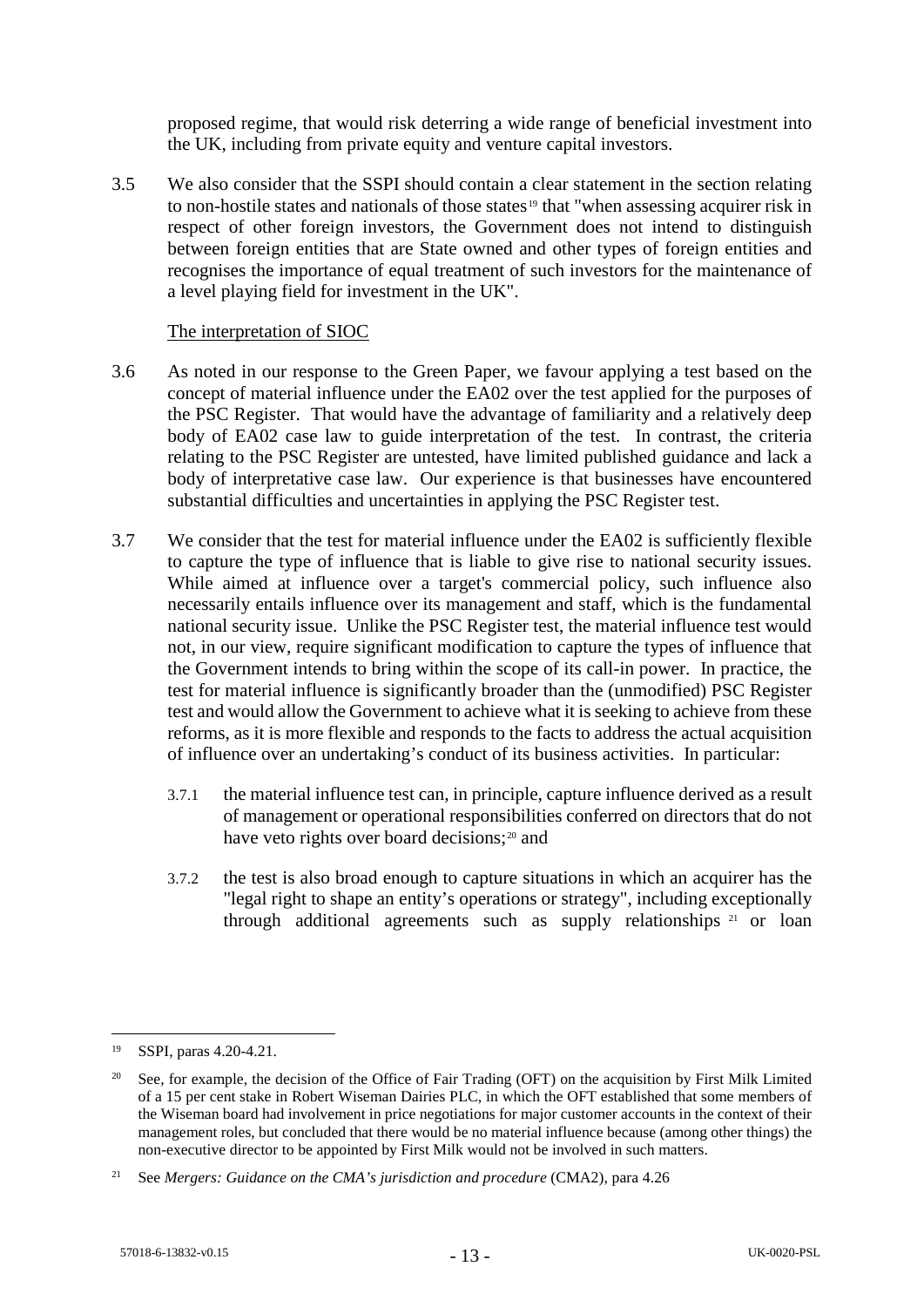arrangements.[22](#page-13-2)

- <span id="page-13-0"></span>3.8 We recognise that using either of the material influence or PSC Register tests would mean that there would be two independent bodies interpreting the same concept for different purposes, each having the potential to impact on the other (or, if not, there being the potential for the meaning of the same term to diverge between the two regimes). It will therefore be important, in our view, that whichever test is used under the proposed regime it is worded in a way that establishes a clear distinction between that test and its counterpart under existing legislation. For instance, it might refer to "material influence over decisions or actions that are capable of giving rise to harm to national security".
- 3.9 As regards the guidance on the test for SIOC that is set out in the SSPI, we have three comments.
- 3.10 First, in paragraphs 5.18-5.24 of the SSPI it should be clarified that where an acquirer will have rights to appoint one or more directors that will not have managerial or operational responsibilities (e.g. non-executive directors), satisfaction of the test for significant influence will depend on whether the acquirer's appointed directors would be able, collectively, to control or veto the types of decisions set out in paragraph 5.16 and 5.17. The current guidance is insufficiently clear in this respect, stating only that satisfaction of the test will be met "depending on the composition of the Board" and "in certain circumstances".[23](#page-13-3) Moreover, we consider that the acquisition of a mere right to appoint a single director would not be capable of amounting to the acquisition of significant interest or control unless the exercise of that right would confer a veto right over relevant board decisions. In line with the statement at paragraph 5.25 of the SSPI, the trigger event in such cases should be the point at which the person starts to exert significant influence or control, being the time when the right to appoint a single director with managerial or operational function is exercised.
- <span id="page-13-1"></span>3.11 Second, the White Paper and SSPI are unclear as to whether rights to access information may be considered to confer significant influence. Paragraph 5.46 of the SSPI states that a person or entity having preferential access to information "is not in itself a trigger event or an indicator of significant influence or control." However, paragraph 3.101 of the White Paper states that a lender may acquire significant influence "where unusual clauses are attached to the loan at the outset requiring sensitive, non-commercial data to be provided" and paragraph 5.58 of the SSPI states that a shareholder would not be considered to have SIOC if they have "access to routine commercial information made available to all shareholders but not otherwise in the public domain" (implying that information rights beyond this might give rise to significant influence).
- 3.12 In our view, the approach set out in paragraph 5.46 of the SSPI is the correct one, as:

<span id="page-13-2"></span><sup>&</sup>lt;sup>22</sup> See *Mergers: Guidance on the CMA's jurisdiction and procedure* (CMA2), para 4.27 and the report of the Monopolies and Mergers Commission in *Stora Kopparbergs Bergslags AB\ Swedish Match NV, and Stora Kopparbergs Bergslags AB\ The Gillette Company*.

<span id="page-13-3"></span><sup>23</sup> SSPI, para 5.20.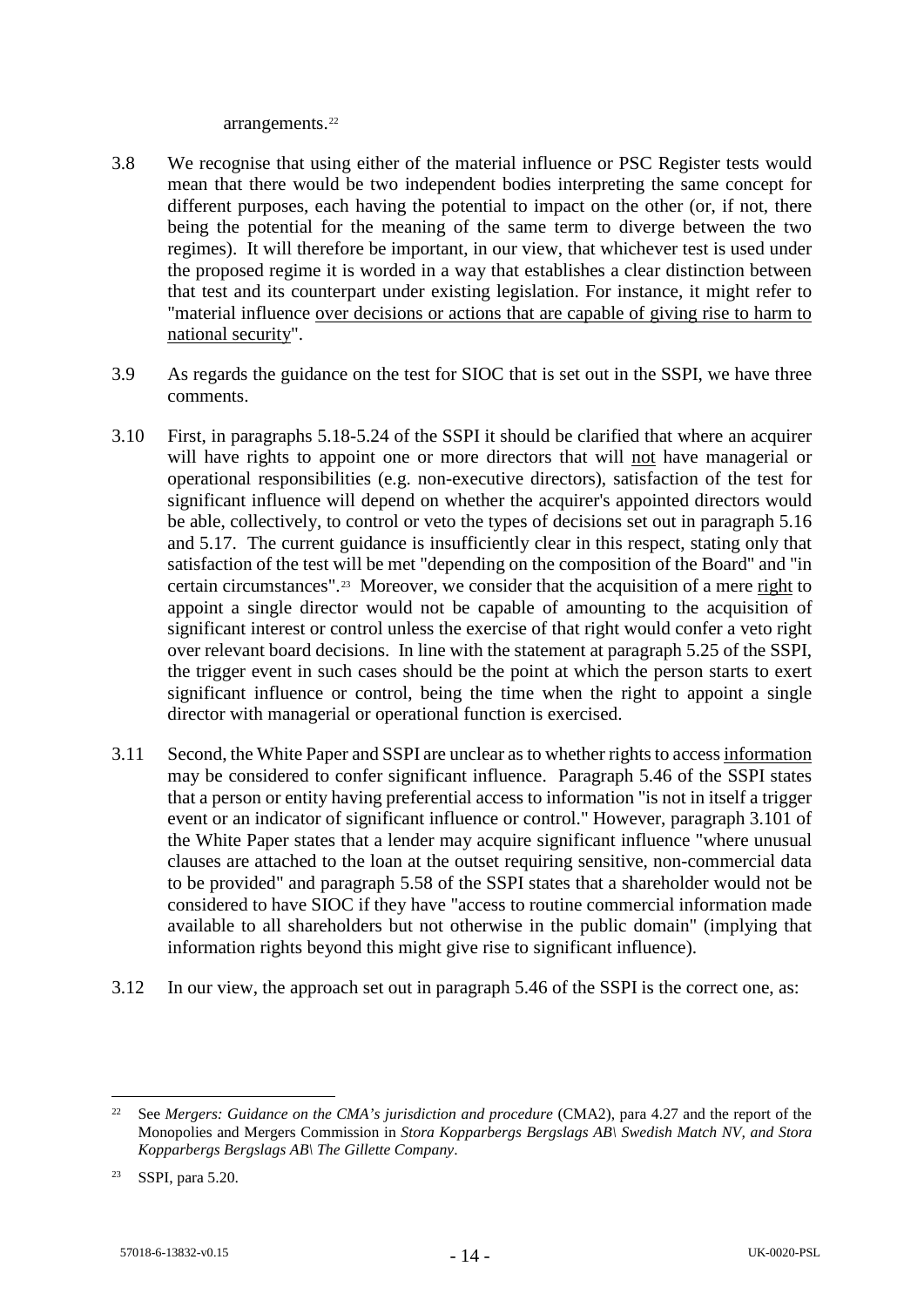- 3.12.1 access to information does not, in the absence of legal or de facto governance rights, confer the ability to control or influence a target or asset (or, in the context of loan arrangements, an obligor, a charger or the underlying collateral);
- 3.12.2 access to information can arise in a variety of ways, including contractual relationships, that are entirely unrelated to an acquisition or exercise of influence or control; and
- 3.12.3 where a foreign investor is a minority shareholder without any legal or de facto veto rights over commercial decisions of the target, the presence of other shareholders will necessarily discipline its ability to access sensitive, operational information that is unnecessary for the purposes of monitoring its investment or which might otherwise lead to erosion of the value of the target (e.g. through transfer of know how or technology).
- <span id="page-14-0"></span>3.13 Accordingly, while we recognise that access to information is relevant to the substantive national security assessment of a transaction, we submit that it should not be a factor in the determination of whether a trigger event has arisen, and that this should be reflected consistently in the SSPI.
- 3.14 Third, neither the SSPI nor the White Paper explains what is meant by "a majority share" (i.e. over 50%) of an asset. It would be useful to have some illustrative examples of the types of partial ownership interest that are intended to be covered by this concept.

The core areas (Annex A)

- 3.15 Some of the descriptions of the core areas in Annex A could be further tightened, either to make them more objective or to exclude assets and entities that are unlikely to give rise to national security risks.
- 3.16 As regards energy infrastructure:
	- 3.16.1 "Energy networks that deliver secure, reliable electricity and gas to customers, ensuring continued supply as far as possible on the supply chain": the criteria of "secure, reliable" and "continued" supply are too subjective. It is not clear whether the intention is to include all networks or only those above a certain size. The Government should consider including objective, quantitative criteria, e.g. by reference to the number of customers served by a network (similar to the one million user criterion for communications networks). The Government should also clarify the types of networks it seeks to cover i.e. transmission networks (onshore / offshore), distribution networks, private networks etc.
	- 3.16.2 "Gas and electricity interconnectors, long range gas storage and Gas Reception Terminals, including Liquefied Natural Gas that contributes to the security of supply". The additional requirement to "contribute to security of supply" implies that the intention is to exclude some operators (since otherwise these words are redundant) but it is not clear where the line should be drawn. Instead of specifying that LNG infrastructure must "contribute to security of supply", the Government should consider thresholds linked to the volume of gas stored, received or liquefied, as appropriate.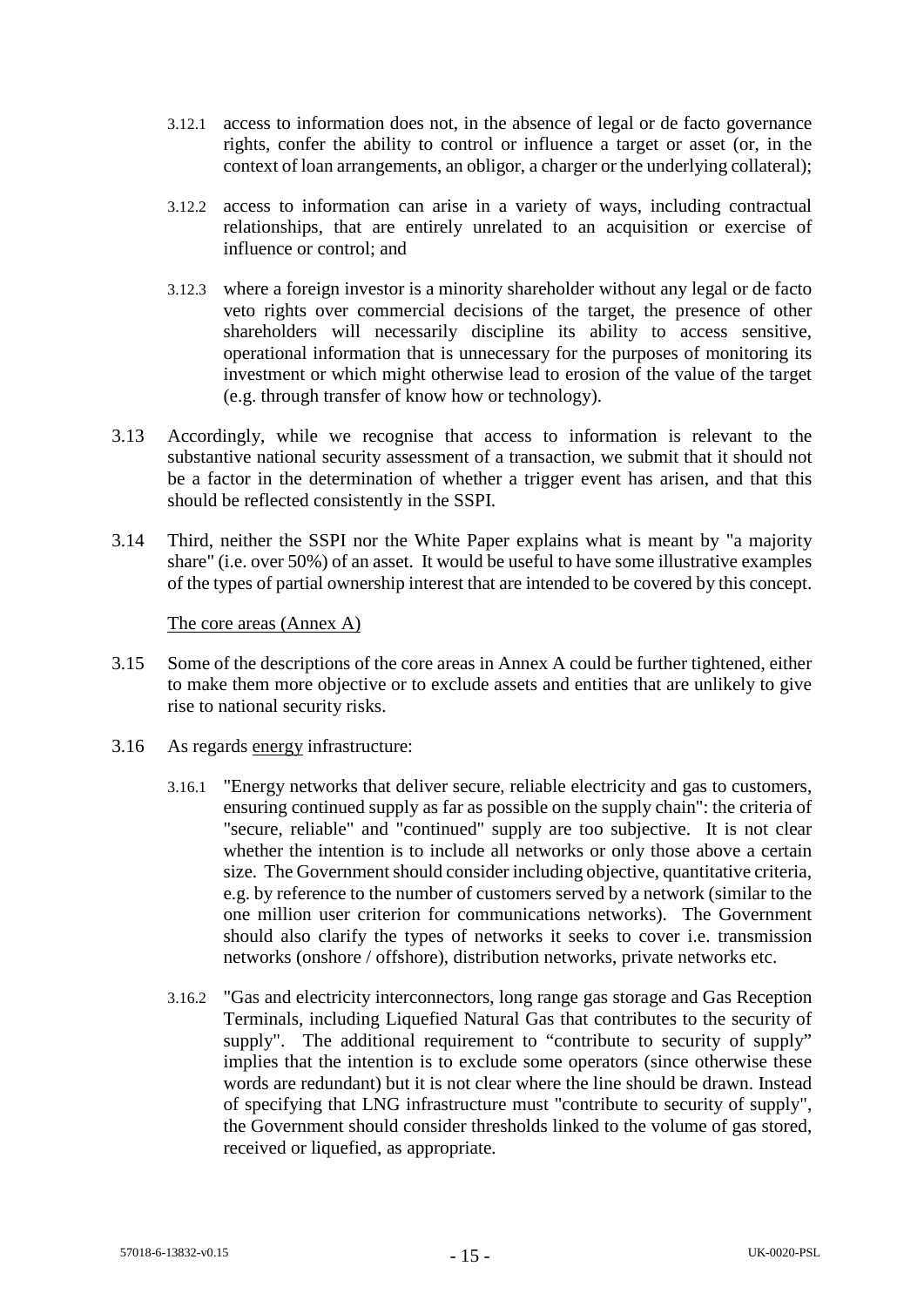- 3.16.3 "Organisations owning large scale power generation of greater than 2GW with the capacity to significantly impact balancing of the electricity system if disrupted". It appears that the "2GW" and "capacity to significantly impact balancing" are 2 separate, cumulative tests, but this should be clarified. It should also be clarified whether the 2GW threshold applies to single generating stations or a portfolio of generation facilities owned by the organisation.
- 3.16.4 "Energy suppliers that provide energy to significant customer bases". Again, the inclusion of a reference to "significant customer bases" suggests that the intention is to exclude some suppliers but it is not clear who is excluded. This should refer to volume of electricity / gas supplied and/or the number of customers served by the network.
- 3.16.5 "Significant upstream petroleum infrastructure" should be defined as "comprising" (not "including") the listed types of infrastructure.
- 3.17 As regards advanced technologies, many of the definitions in this area are insufficiently focused on the specific applications of the relevant technology that have national security implications. For instance, there is an important distinction between "deep machine learning" or general artificial intelligence (AI) and "narrow" AI. Narrow AI is developed for specific tasks and therefore its propensity to give rise to national security risks should be defined according to the sensitivity of the tasks for which it is developed. The term "computing hardware" is also overly broad in this context and is not sufficiently constrained by the use of more tightly defined narrower illustrative examples in Annex A. It is also unclear what is meant by a "computer processing unit", as this does not appear to be a technical term of art. We would suggest use of a more precise definition, such as "central processing unit design and control", in place of any reference to computing hardware.

### **4. Does the proposed notification process provide sufficient predictability and transparency? If not, what changes to the proposed regime would deliver this?**

#### **Transparency**

- <span id="page-15-0"></span>4.1 We are concerned that many foreign investors will be so averse to any public suggestion that they might give rise to an acquirer risk, that they will be deterred from making investments in the UK, unless the regime strikes an appropriate balance between confidentiality and transparency.
- 4.2 The factors that may give rise to acquirer risk are independent of those that may give rise to trigger event risk or target risk. This means that if an investor is publicly identified as giving rise to a potential acquirer risk in one transaction, there is a risk that it will be perceived by other market operators as liable to give rise to such risks in all future transactions involving some degree of target risk (e.g. assets in the core areas and other key parts of the economy) and even those that do not appear to give rise to such risks (e.g. significant real estate deals, where the presence of a "proximity" risk cannot be known in advance).
- 4.3 Investors that are publicly associated with acquirer risk may then face an unlevel playing field when competing to invest in such assets, in comparison with investors that are not perceived to be at risk of a call-in. The statement in paragraph 4.10 of the SSPI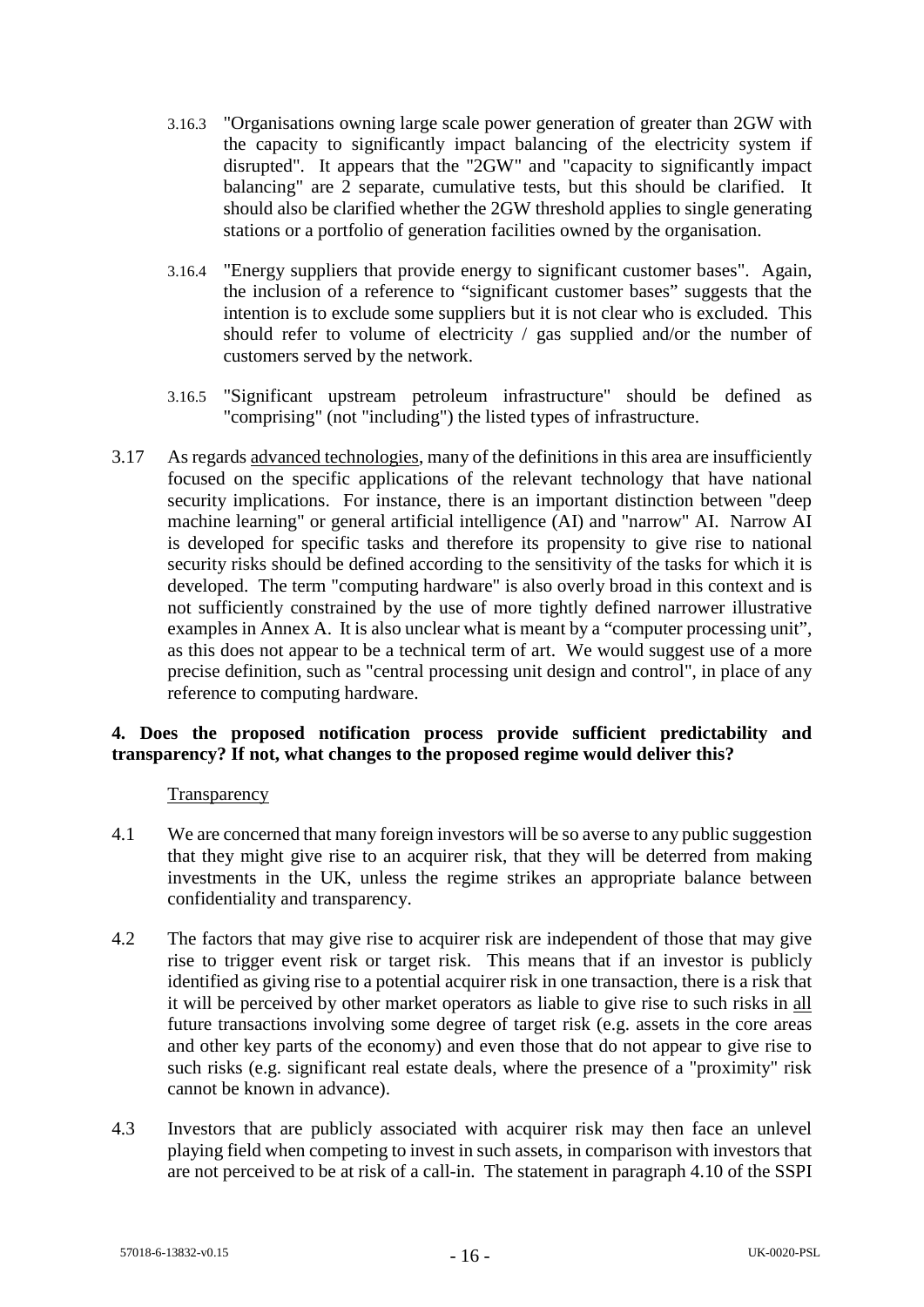would not alter this fact and we do not consider there to be any form of general reassurance that the Government could give in the SSPI that would do so. It will therefore be important that the risk is mitigated in individual cases.

- 4.4 As regards where to strike the appropriate balance between confidentiality and transparency, members of the Competition Committee have differing views, although there is a consensus that there should be an option for investors to withdraw their notification and abandon their transaction during a short period after their transaction is called in, without publicity.
- <span id="page-16-7"></span>4.5 Some committee members consider that the adverse effects of stigmatising investors and so deterring investment outweigh the benefits of transparency. Accordingly, they favour no publicity of decisions to call in transactions or of final decisions finding that that a transaction gives rise to no national security concerns.[24](#page-16-0) This approach would be consistent with the approach to confidentiality taken by foreign investment regimes in other major jurisdictions, including the US<sup>[25](#page-16-1)</sup>, Germany,<sup>[26](#page-16-2)</sup> France<sup>[27](#page-16-3)</sup> and Australia.<sup>[28](#page-16-4)</sup> They consider that the development of a body of decisional practice that can guide future investments would be served adequately by the publication of final decisions,<sup>[29](#page-16-5)</sup> combined with an annual report giving aggregated information on filing volumes and outcomes broken down by home country of the acquirer and sector of activity of the target.[30](#page-16-6)
- 4.6 Other committee members considered that publication of final decisions alone would not be sufficient to create accountability, because it would create a risk that bidders are pressured in the private stages of the process either to withdraw or amend their proposals, and there would be no subsequent scrutiny of whether the Government is using its powers properly. In their view, it would also give insufficient guidance on how the regime works, as it would give only a partial picture of the cases that undergo

<span id="page-16-3"></span><sup>27</sup> No information about French foreign investment reviews is made public. There is no way to obtain public information about ongoing review or past notifications or authorisations.

<span id="page-16-0"></span><sup>&</sup>lt;sup>24</sup> This would need to be combined with legislative powers to require third parties from which information is requested not to disclose the fact of the review or any related details.

<span id="page-16-1"></span><sup>&</sup>lt;sup>25</sup> CFIUS does not disclose whether parties to any transaction have filed notices with CFIUS, nor does CFIUS disclose the results of any review. When a transaction is referred to the President, however, the decision of the President is announced publicly. See [https://www.treasury.gov/connect/blog/Pages/CFIUS-at-a-](https://www.treasury.gov/connect/blog/Pages/CFIUS-at-a-Glance.aspx)[Glance.aspx.](https://www.treasury.gov/connect/blog/Pages/CFIUS-at-a-Glance.aspx)

<span id="page-16-2"></span><sup>&</sup>lt;sup>26</sup> The German Ministry of Economic Affair does not have on its website a publicly available list of mergers notified under the foreign investment regime. The names of the parties and some further details about the transaction are published only rarely in public statements of the Ministry's officials and/or in the course of parliamentary inquiries.

<span id="page-16-4"></span><sup>&</sup>lt;sup>28</sup> Applications for foreign investment approval under Australia's Foreign Investment Review Board (FIRB) Regime are confidential and there is no public disclosure of details of notifications, notifying parties or decision documents. The Australian Government's stated policy is to not provide applications to third parties outside of the Government (with sharing of information being limited to other relevant agencies) unless it has permission or it or ordered to do so by a court.

<span id="page-16-5"></span><sup>&</sup>lt;sup>29</sup> Such decisions could also set out the reasons why the transaction was called-in, in accordance with the suggestion in para 7.44 of the White Paper that any statement setting out the reasons for a call-in is published only after the assessment has concluded and the case has been determined.

<span id="page-16-6"></span><sup>&</sup>lt;sup>30</sup> Such as the annual CFIUS reports prepared by the US Department of Treasury, available at <https://www.treasury.gov/resource-center/international/foreign-investment/Pages/cfius-reports.aspx>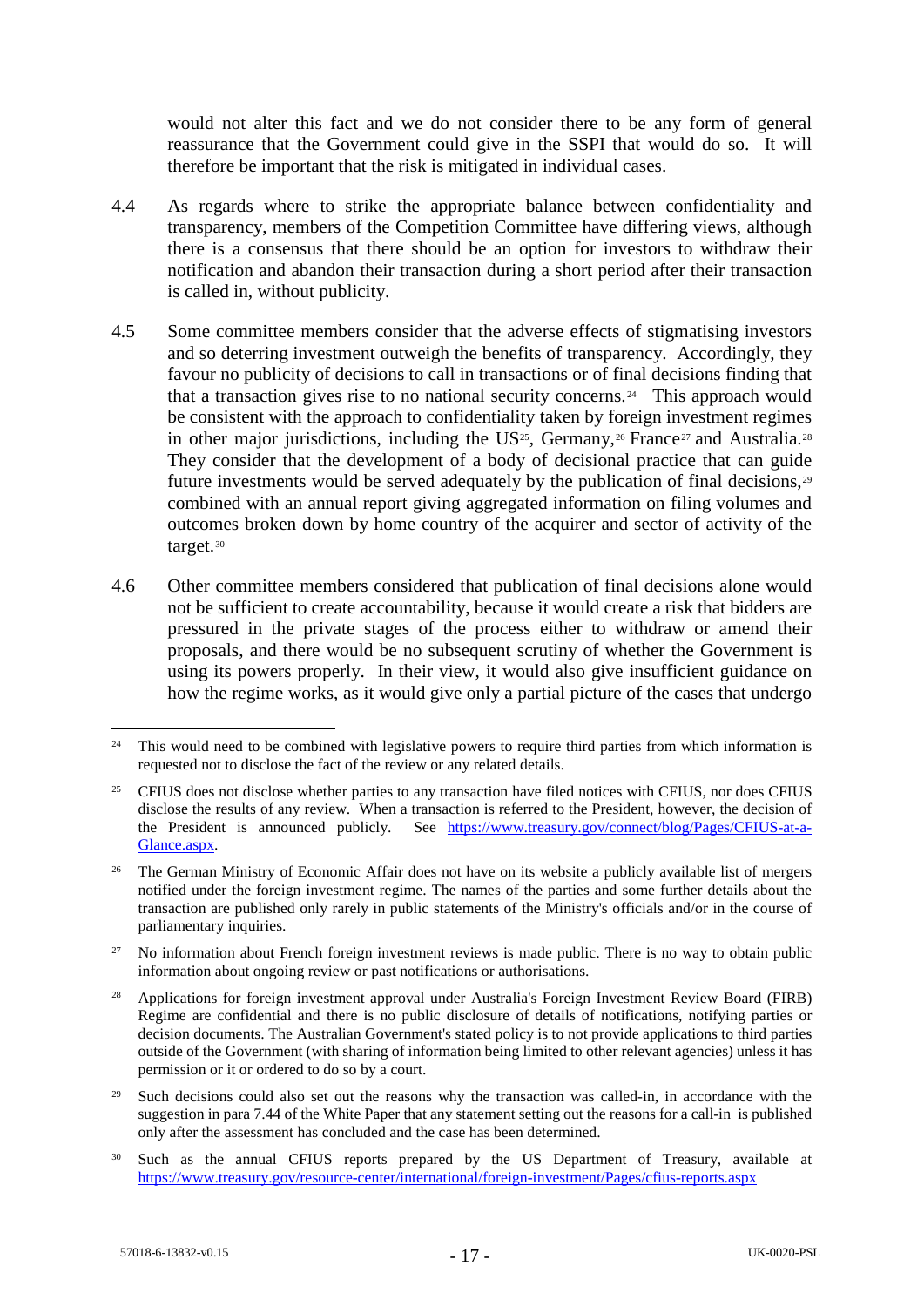review and would create an appearance that many cases end in interventions when that might not be the case. They consider that concerns about stigmatising investors could be addressed in other ways, such as by being open to informal "in principle" discussions about bidder suitability of the type described in [4.9](#page-17-0) below, and by being careful and being clear in final decisions, for example where the conclusion is that there is no acquirer risk, or if the reason for remedies is not to do with the identity of the acquirer. Publicity of call-in decisions would also allow for the participation of third parties that may have a legitimate interest even if not invited to be involved, for example because they have concerns about remedies or if the case raises a point of principle that might be relevant to them.

4.7 One possible option that may allow a degree of transparency while mitigating the risk of stigma, at least during the review period, would be to announce the fact of a call-in without naming the parties to the transaction until later in the proceedings when it has become clear that remedies are required. The CMA and the Office of Fair Trading have operated a similar principle for investigations under the Competition Act 1998 which has provided some comfort to those under investigation.

#### Informal advice

- 4.8 We welcome the availability of informal advice on whether it would be appropriate to submit a notification in a particular case. However, we consider that this mechanism could be usefully extended to cover other issues, such as the type of remedies that might be appropriate to remedy specific national security risks, should they be identified as realistic concerns following notification. While we recognise that such advice cannot be binding on the Senior Minister, the content of any informal advice should, in our view, be a factor that must be taken into account by the Senior Minister when deciding whether to exercise the call-in power.
- <span id="page-17-0"></span>4.9 For similar reasons to those outlined i[n 4.1-](#page-15-0)[4.5](#page-16-7) above, we also consider that there should be a vetting mechanism to allow regular investors in the UK to satisfy the Government, outside the context of a particular transaction (and in addition to the possibility of informal advice on a specific trigger event), that they do not give rise to acquirer risk, so that for any subsequent investment they would need only to confirm that all relevant facts have been previously disclosed and that nothing has changed since that disclosure. This might be coupled with a mechanism allowing the Government to accept binding undertakings from a foreign investor, outside the context of a particular transaction, so that it can be sure that the investor will not give rise to acquirer risk in the context of any transaction. Again, the presence of such undertakings would be a factor to which the Senior Minister must have regard when deciding whether to exercise the call-in power. For instance, an investor might commit:
	- 4.9.1 to ensuring the operational independence of the targets. Similar requirements apply under the nuclear licensing regime, where licence applicants must be able to show that they have an adequate organisational capability and arrangements in place to manage nuclear safety and comply with the nuclear site licence conditions when the licence is granted. This could be combined with requirements to ensure that governance boards or management comprise most UK nationals; or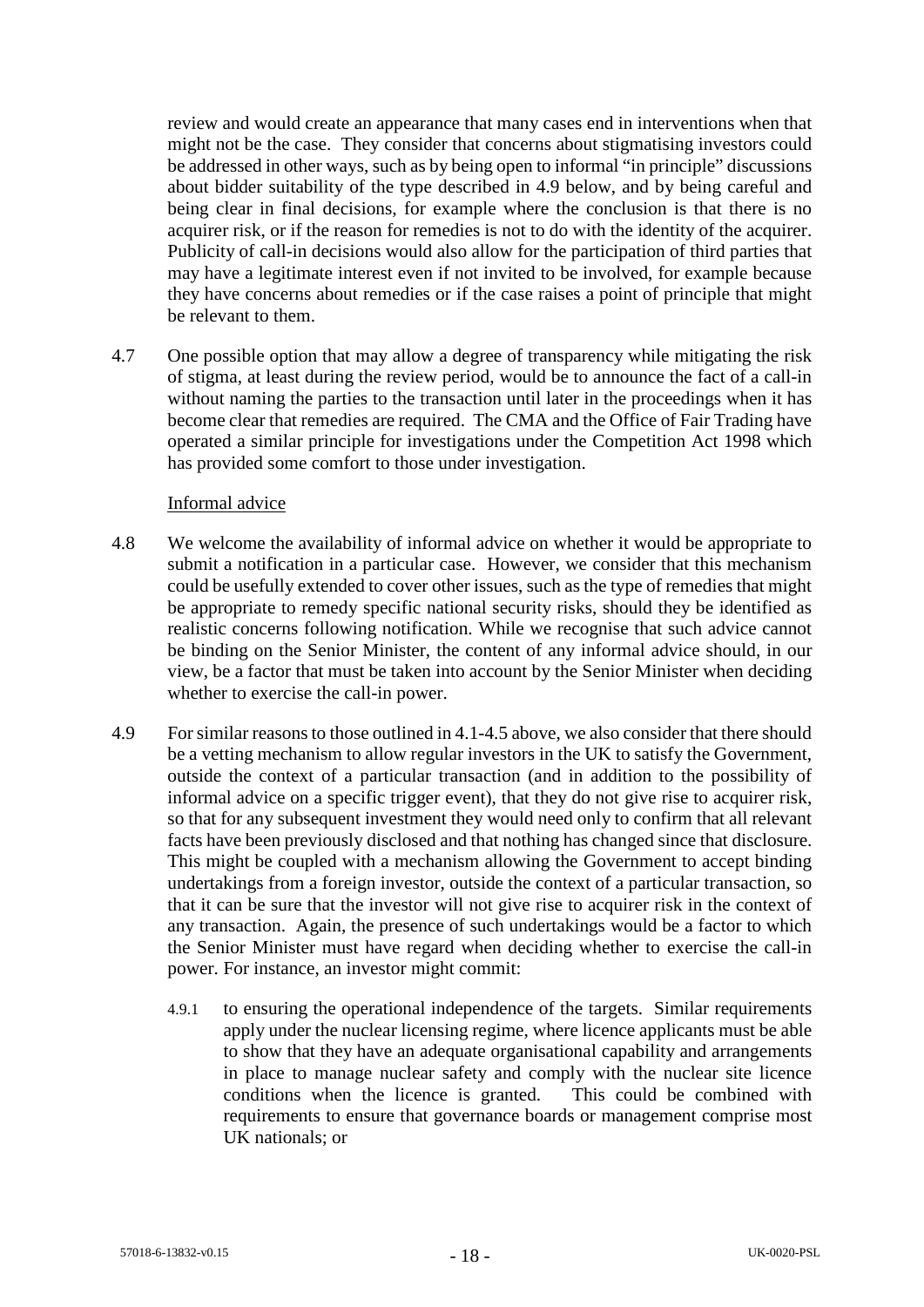4.9.2 that even if an investor acquires rights to determine or veto a target company's decisions it will not exercise those rights (whether through the exercise of formal voting rights or through informal communications with the target's management) without first seeking Government consent.

#### Notification requirements

4.10 Given that many filings will be precautionary and not liable to give rise to national security risks, it will be important that information requirements are kept to a minimum. In that respect, the anticipated information requirements described in paragraph 5.11 of the White Paper seem to us to be reasonable, provided they are appropriately limited. In particular, notifying parties should not be required to provide detailed information on the products, services, activities and supply relationships of the acquirer and the target entity/asset. Such information should be requested separately, using information gathering powers, only where the Senior Minister has reasonable grounds for suspecting that they require the relevant information for the purposes of informing their decision as to whether to exercise the call-in power, as indicated in paragraph 7.10 of the White Paper.

#### Institutional arrangements

- 4.11 We have commented above and below on various features of the proposed regime that will, in our view, lead to very high filing volumes. Whatever the precise level of filings, it will be vital that the proposed notification regime is adequately staffed and resourced, that guidance that is given can be relied upon, and that there is consistency in practice. In particular:
	- 4.11.1 To assist the relevant Senior Ministers in reviewing and deciding upon notified and un-notified transactions, it will be important to maintain a stable central team of officials that can develop the appropriate expertise to review transactions quickly and efficiently, and to coordinate with other Government departments for sector-specific input where necessary. Transacting parties will also benefit from the presence of a stable point of first contact. We also consider that the primary decision-maker, for consistency and continuity, should be the Secretary of State for Business, Energy and Industrial Strategy.
	- 4.11.2 By way of comparison, the CMA's gross annual expenditure on its merger-related functions in its 2017-2018 financial year was in excess of £4.5 million<sup>[31](#page-18-0)</sup> and in 2016 it had 80 staff members dedicated to reviewing mergers.<sup>[32](#page-18-1)</sup> While most national security reviews are likely to be less resource-intensive than merger control reviews in the initial stages, the overall resource requirement is likely to be similar or greater as we consider the likely volume of reviews will far exceed those under the merger control regime (62 in the CMA's 2017/18 financial year). [33](#page-18-2) The burden of monitoring and enforcing compliance with

<span id="page-18-0"></span><sup>&</sup>lt;sup>31</sup> Competition and Markets Authority, Annual Report and Accounts 2017/18, page 139.

<span id="page-18-1"></span><sup>&</sup>lt;sup>32</sup> See Global Competition Review, Rating Enforcement 2017: Competition and Markets Authority, available at: [https://globalcompetitionreview.com/benchmarking/rating-enforcement-2017/1144784/united-kingdoms](https://globalcompetitionreview.com/benchmarking/rating-enforcement-2017/1144784/united-kingdoms-competition-and-markets-authority) [-competition-and-markets-authority](https://globalcompetitionreview.com/benchmarking/rating-enforcement-2017/1144784/united-kingdoms-competition-and-markets-authority)

<span id="page-18-2"></span><sup>33</sup> CMA Merger Inquiry Outcomes, available at: [https://www.gov.uk/government/publications/phase-1-merger](https://www.gov.uk/government/publications/phase-1-merger-enquiry-outcomes)[enquiry-outcomes](https://www.gov.uk/government/publications/phase-1-merger-enquiry-outcomes)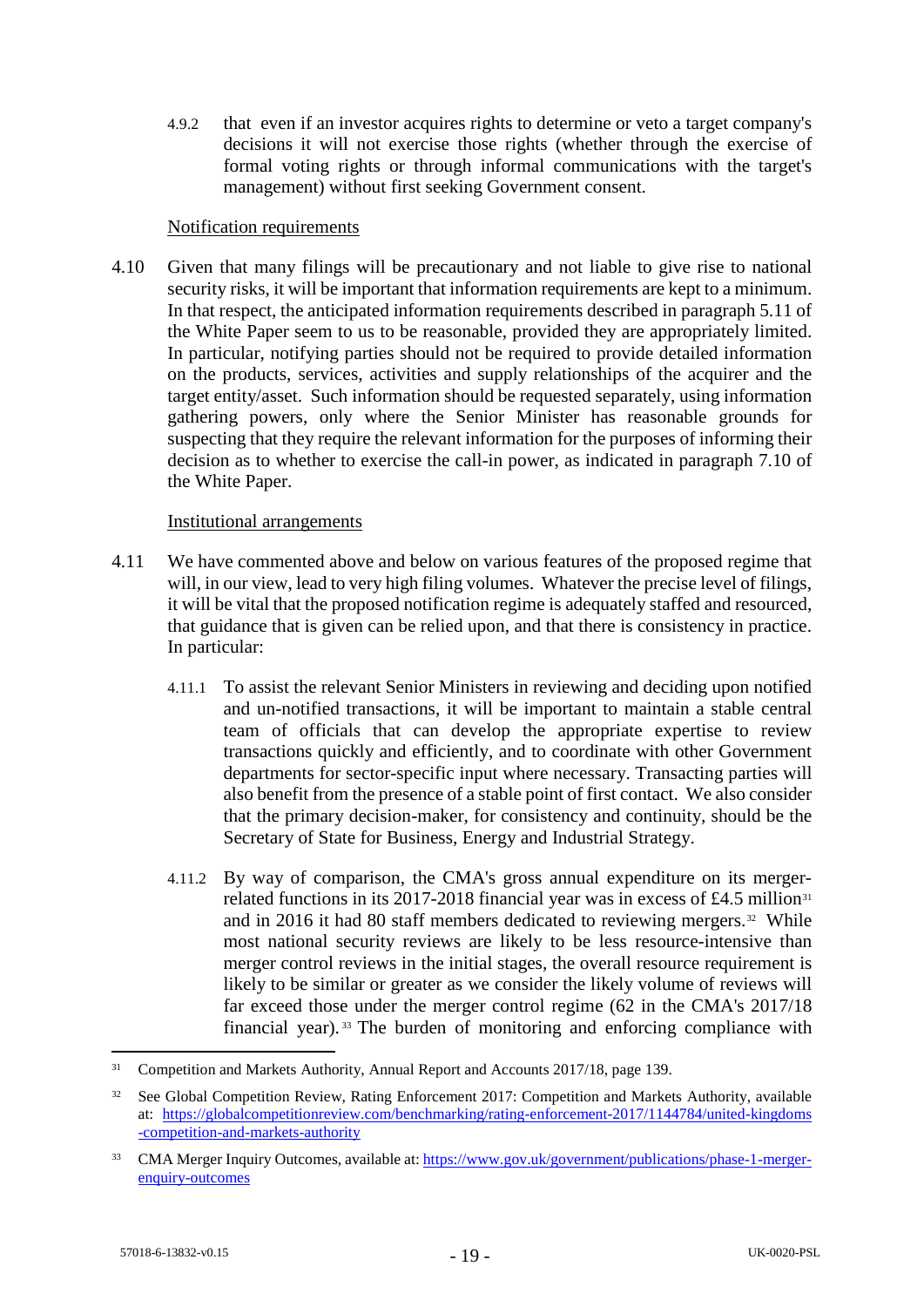remedies is also likely to be greater, as it appears that behavioural remedies will be more common under the proposed regime. Accordingly, the CMA's resourcing requirements should be a useful indicator of the minimum level of resources that will be required to operate the proposed national security regime.

### **5. What are your views about the proposed legal test for the exercise of the call-in power? Does it provide sufficient clarity about how it would operate?**

### Wording of the test

5.1 The proposed legal test requires some clarification, in our view. The proposed wording would require the Senior Minister to have a reasonable suspicion that the trigger event may give rise to a risk to national security "due to the nature of the activities of the entity involved in the trigger event or the nature of the asset involved in the trigger event (or its location in the case of land)".[34](#page-19-0) This seems to imply that the nature of the acquirer (acquirer risk) and the nature of the transaction (trigger event risk) are not relevant considerations. However, it is proposed that in exercising the call-in power the Senior Minister will be required to have regard to the SSPI, which states that acquirer risk and trigger event risk are relevant factors. We therefore submit that the relevant wording should instead refer to a risk to national security "due to: (i) the nature of the activities of the entity involved in the trigger event or the nature of the asset involved in the trigger event (or its location in the case of land); (ii) the nature of the acquirer; and (iii) the nature of the trigger event".

### Temporal jurisdiction

- 5.2 Instead of the arbitrary six-month period for temporal jurisdiction that is proposed in the White Paper, we favour alignment with the four-month period that applies (and will continue to apply) to merger control reviews under the EA02. Unlike the current system of public interest interventions, the CMA would not, under the proposed regime, prepare a report for the Senior Minister so there is no reason why the Senior Minister and the CMA could not coordinate the timing of their initial reviews of those transactions and the resulting decisions (i.e. for the CMA, whether to open a Phase 2 investigation and, for the Senior Minister, whether to call in the transaction), as well as their gathering of intelligence to identify potentially relevant transactions for review.
- 5.3 Aligning temporal jurisdiction with the EA02 would give the Government extra flexibility, as the period would start to run only once the transaction is notified to the Senior Minister or is appropriately publicised, so transacting parties would not avoid jurisdiction simply by avoiding publicity of the deal. However, that could mean an unlimited temporal jurisdiction for many of the transactions caught by the proposed regime that are not routinely publicised, such as IP transfers and licensing, foreign transactions, real estate deals and acquisitions of assets. Such transactions would be exposed to the risk of being unwound or subject to remedies due to national security concerns many years after the event. The Government should consider ways to mitigate that legal uncertainty. For instance, for land that is proximate to a sensitive site, registration of an interest in the land registry should also start the period for temporal jurisdiction.

<span id="page-19-0"></span> <sup>34</sup> White Paper, para 6.03.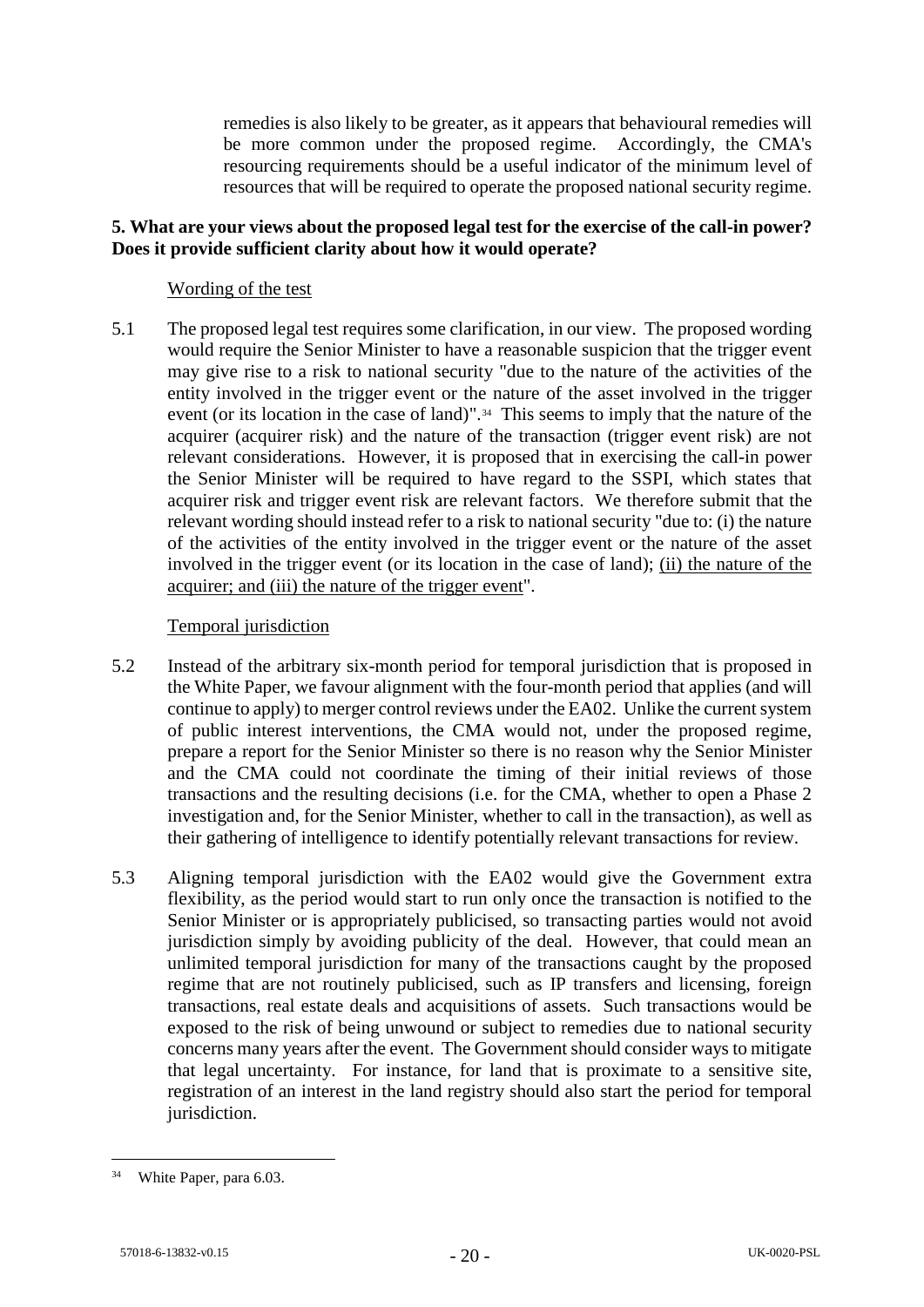#### Undertakings-in-lieu of a call-in

- 5.4 To maximise the flexibility of the proposed regime, we consider that there should be an option for transacting parties to offer and enter into binding commitments in order to avoid a call-in, in the same way that merging parties can enter into undertakings-in-lieu of a Phase 2 reference under the UK merger control regime. The call-in power should not be exercisable where such commitments mean that the Senior Minister no longer has a reasonable suspicion that the trigger event may give rise to a national security risk. At minimum, any voluntary steps undertaken by transacting parties to mitigate national security risks (e.g. by altering their transaction structure, governance arrangements or contractual relations with third parties) should be a factor that must be taken into account by the Senior Minister when deciding whether to exercise the call-in power.
- 5.5 See also our comments in [1.12](#page-4-0)[-1.15](#page-5-0) above regarding the proposed test for territorial nexus.

### **6. What are your views about the proposed process for how trigger events, once called in, will be assessed?**

#### Prohibition on closing

- 6.1 The White Paper does not give reasons for the proposal to prohibit automatically the completion of transactions that are called in. We consider that such a prohibition would be both counter-productive and unjustified.
- 6.2 An automatic prohibition on closing would be counter-productive because the risk of this outcome would greatly increase transacting parties' incentives to notify benign transactions, so contributing significantly to an unmanageable deluge of filings. If a transaction becomes subject to a prohibition on closing shortly before its anticipated date of completion that will often have substantial adverse consequences, such as additional financing costs or a failure to satisfy contractual log-stop dates. Some transactions would be abandoned as a result. Given these adverse effects and the difficulty of predicting national security concerns, many transacting parties will make precautionary notifications to guard against that risk.
- 6.3 An automatic prohibition on closing would be unjustified because the use of interim orders would be a sufficient and more proportionate way to ensure that a transaction does not give rise to national security risks while being reviewed. In particular:
	- 6.3.1 Interim orders can be used to prohibit or reverse any aspect of integration between acquirer and target, any exercise of influence over the target entity or asset, or any provision of information or access rights relating to the target. The CMA and its predecessors have a long and successful track record of using interim orders and undertakings to that effect, with the use of independent trustees to monitor compliance, where appropriate.
	- 6.3.2 The legal act of closing does not, in itself, have any national security significance if powers to impose interim orders and remedies are available. The only reason to prohibit closing is if it would risk frustrating the Government's ability to impose remedies to address any national security concerns that it subsequently identifies. That will very rarely be the case. Such a frustration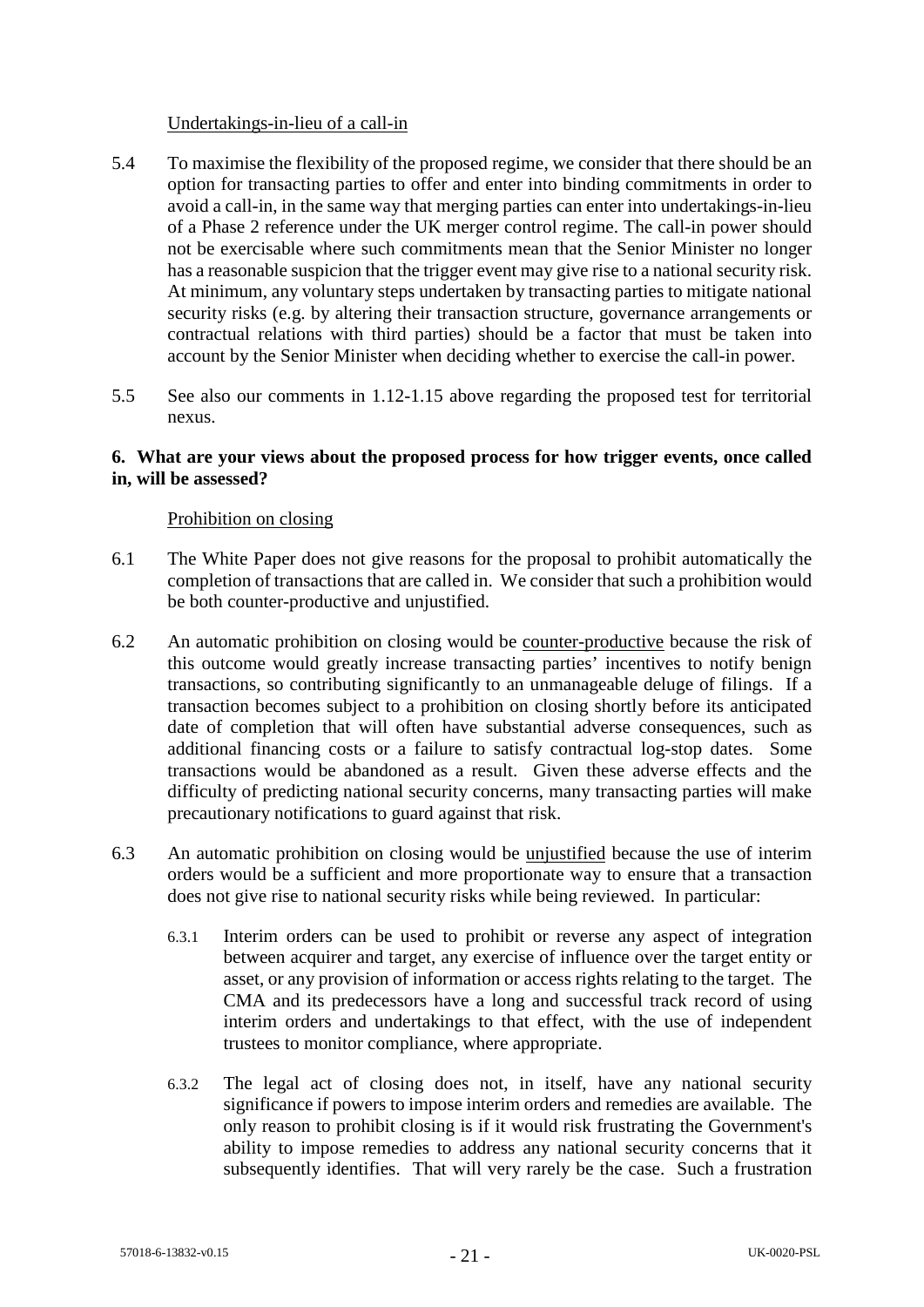risk would arise only where the ultimate remedy is a requirement to divest the target entity or asset and no suitable (non-hostile) third party can be found to acquire and operate the entity/asset in place of the original acquirer. However, the CMA has had a power to prohibit closing (on an ad hoc basis) for over four years and has not once – for any of the almost 300 transactions reviewed in that time - considered that the legal act of closing was likely to frustrate its ability to impose a divestment remedy. Moreover, the White Paper's indicative list of potential conditions<sup>[35](#page-21-0)</sup> indicates that behavioural remedies are likely to be more common under the proposed national security regime than they are under the merger control regime,<sup>[36](#page-21-1)</sup> such that an automatic prohibition would be even less justified.

- 6.3.3 We recognise that there may be some exceptional cases in which it is necessary to prohibit closing. However, a more proportionate way to address those cases would be to give the Senior Minister a power to prohibit closing on an ad hoc basis (coupled, perhaps, with an obligation on parties to a called-in transaction to inform the Government of their intention to close before doing so), so that only those exceptional cases are caught. That would be consistent with the CMA's powers under the EA02 merger control regime.
- 6.3.4 The ability to close allows for efficient allocation of regulatory risk between transacting parties and is consequently viewed by businesses as a beneficial feature of the UK merger control regime, which contributes to the UK's attractiveness as a destination for foreign investment. Imposing an unnecessary and disproportionate automatic prohibition on closing under the proposed national security regime would undermine that attractiveness.

#### Timescales

- 6.4 The proposed 15-30 working day period for the initial review following a notification seems to us to be broadly appropriate, as it should allow parties to coordinate parallel merger control and national security reviews (subject to our comments at [6.6-](#page-22-0)[6.7](#page-22-1) below regarding suspension of time periods).
- 6.5 We also broadly agree with the proposed 30 working day timetable for decision-making after a transaction has been called in and the possible 45 working day extension where necessary to further consider the national security risk and decide upon appropriate remedies. As recognised by the Government, $37$  however, that may not be enough time to conclude some unusually complex cases. While it seems sensible to provide for the possibility of a voluntary extension to the review period, we consider that this should be time-limited (e.g. a single extension of up to 15 working days) and that such

<span id="page-21-0"></span> <sup>35</sup> White Paper, Annex B.

<span id="page-21-1"></span><sup>&</sup>lt;sup>36</sup> This is the case at present. None of the transactions that have been reviewed under the existing national security public interest intervention regime have been subject to prohibition or structural (divestment) remedies.

<span id="page-21-2"></span><sup>37</sup> White Paper, paragraph 7.31.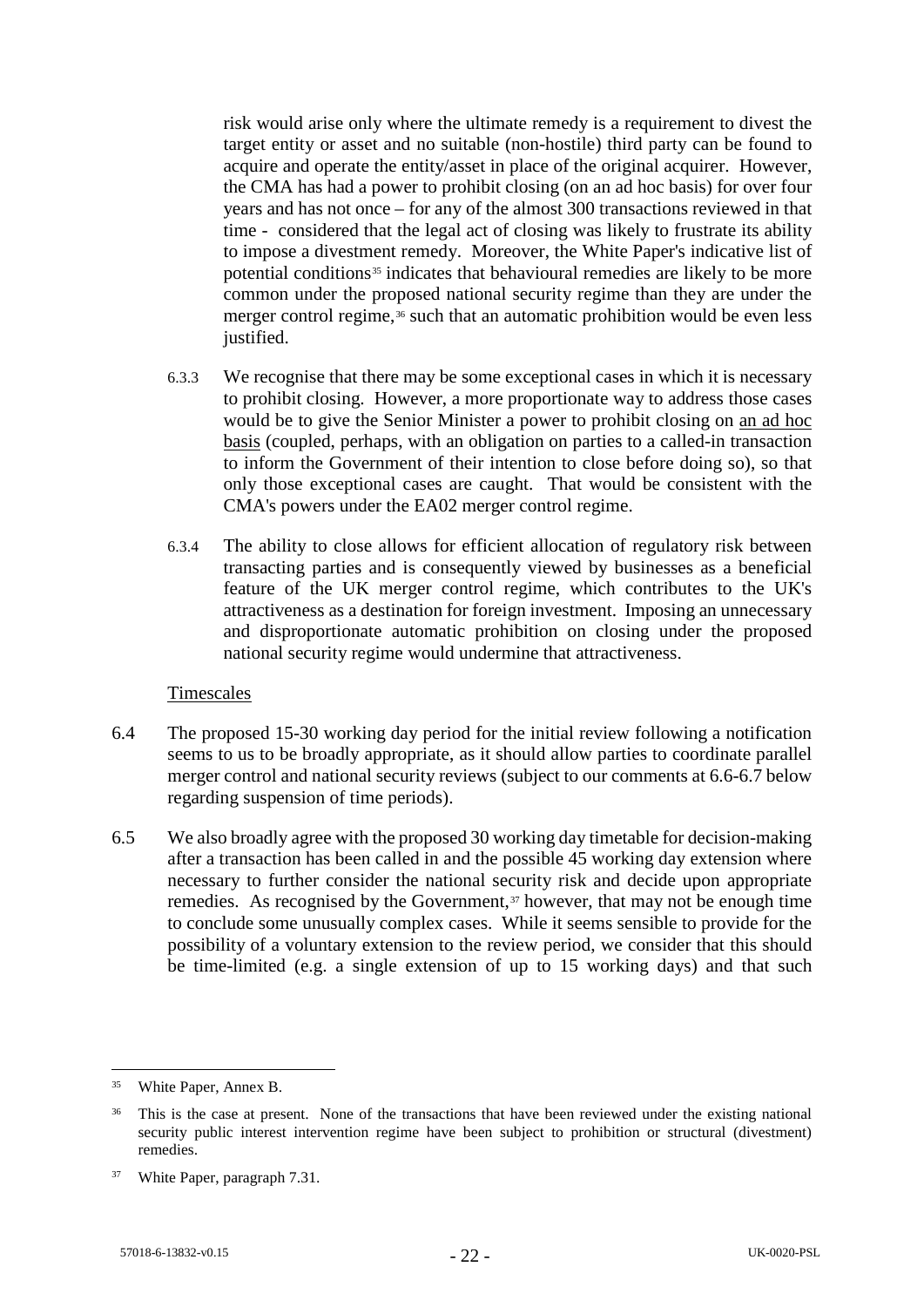extensions should be used only rarely and in exceptional circumstances.<sup>38</sup> In addition, the Government should consider implementing appropriate procedures for prenotification discussions, so that discussions regarding possible national security issues and potential remedies can be undertaken early in the process, so minimising the risk that there is insufficient time to resolve the relevant issues following a call-in.

- <span id="page-22-0"></span>6.6 We strongly disagree with the proposal in paragraph 7.37 of the White Paper that the act of requesting information should "pause the clock". Assuming the Government adopts the light-touch filing requirements indicated in paragraph 5.11 of the White Paper, the Government will need to request additional information for almost all transactions that give rise to potential risks. Moreover, the extent of delays would be outside the control of the parties, given that the act of sending a request to a third party would also pause the clock and the clock would only be un-paused if the Senior Minister considers that party's tardiness in replying to have "unfairly harmed" the acquirer's interests. The combination of these factors would mean that the proposed statutory timetables would be all but meaningless for transactions raising national security risks. Transacting parties would be incapable of accurately predicting the likely timetables for the post-notification and post-call-in decisions and would be unable to plan their transactions accordingly, or to coordinate them with other regulatory clearance timetables. In addition, third parties would be able to frustrate their competitors' transactions simply by refraining from responding to an information request.
- <span id="page-22-1"></span>6.7 We therefore recommend that the clock should be paused only if a party to the transaction fails to provide requested information by a deadline specified in the information request. Where a third party fails to respond to an information request by the specified deadline, the clock should be paused only if the Government initiates the procedure for imposing penalties for failure to respond. That would help to ensure that the clock is not paused in respect of failure to provide information that is not vital to the Senior Minister's decision or information that the addressee of the information request cannot be lawfully compelled to provide (e.g. foreign governments).

# **7. What are your views about the proposed remedies available to the Senior Minister in order to protect national security risks raised by a trigger event?**

# Legal test for remedies

7.1 Paragraph 8.12 of the White Paper describes the legal test for the imposition of remedies as being where "necessary to impose a remedy for purposes connected with preventing or mitigating" a national security risk". That test seems to us to be unduly vague. In our view, remedy powers should instead be available where "necessary to impose a remedy in order to prevent or mitigate" a national security risk.

#### Power to unwind trigger events

7.2 It is unclear to us whether the proposed power to "unwind" a transaction is intended to refer to a requirement that the original transaction is entirely reversed (e.g. through rescission of the sale agreement), causing the seller to resume ownership of that

<span id="page-22-2"></span><sup>&</sup>lt;sup>38</sup> By way of reference, the EA02 provides that the Phase 2 merger timetable can be extended by an additional eight weeks if the CMA considers there to be "special reasons" why it could not conclude the Phase 2 investigation within the normal 24 week timetable – see EA02, s.39(3).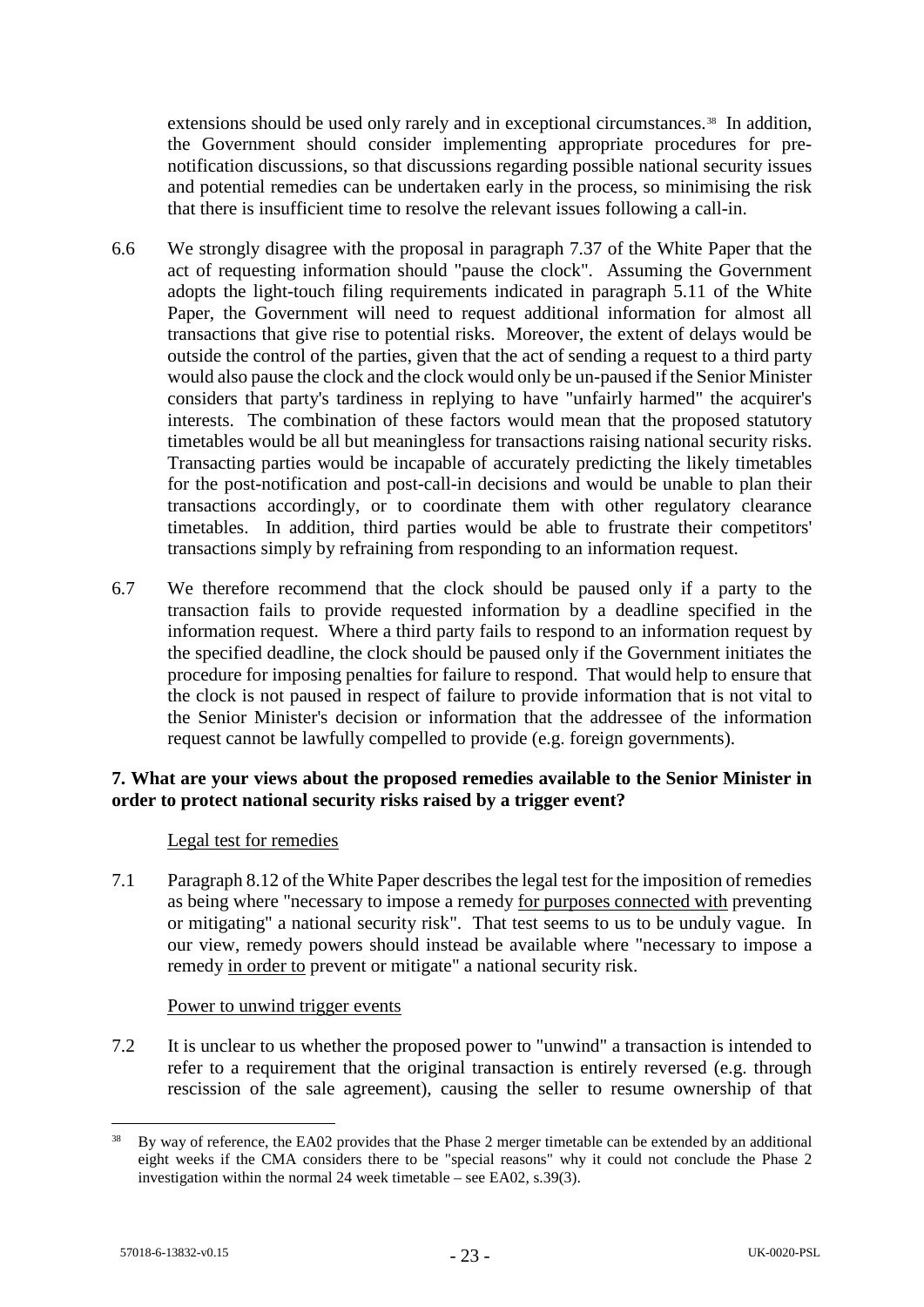entity/asset, or is instead (as implied by the reference to the "similar powers" under the EA02)<sup>[39](#page-23-0)</sup> simply referring to a power to require the buyer to divest the target entity or asset in its entirety to an unconnected third party. If it is the former, that would greatly complicate contractual sale and purchase arrangements, particularly if unwinding can be ordered several years after the transaction takes place, due to breach of a condition. If the value of an asset has fallen, must the seller assume that loss? Who would be responsible for liabilities incurred during the buyer's period of ownership? If a trigger event arises in the context of loan arrangements, must the underlying loan be repaid? If the shares or assets that must be returned to the seller have been charged to a lender in the interim, how are the lender's interests affected? How would the remedy work if the original vendor is not in a position to reacquire, e.g. because abroad (and thus outside the jurisdiction of the UK enforcement mechanism) or failing?

- 7.3 These are all reasons why merger control regimes across the world do not provide for or use rescission as an appropriate remedy. If the acquisition of control is not through an interest in a company or a partnership, then remedies should still primarily focus on transfer (e.g. novation of rights and obligations under a loan agreement to a financial institution approved by the Bank of England, with obligation to pay any arrangement fee or interest make-up required, so as not to damage the underlying business). The list of remedies used in standard merger control should be available, but it is difficult to see why there would be need to add an unwinding remedy as opposed to a divestment remedy.
- 7.4 We consider that if, despite the difficulties of a rescission remedy, it is intended that there should be one, such a remedy should be available only as a last resort, as the White paper recognises.<sup>[40](#page-23-1)</sup> We consider this to be where:
	- 7.4.1 the buyer (or a divestment trustee) has been unable to find at any price any purchaser for the target that meets the Government's requirements for a suitable purchaser, i.e. one that the Government is satisfied does not itself give rise to acquirer risk and is capable of operating the entity or asset in a way that avoids the relevant national security risk; and
	- 7.4.2 the Government is not itself capable of operating the entity or asset in a way that avoids the relevant national security risk (if it is, it should assume ownership of the target, subject to payment of appropriate compensation).[41](#page-23-2)
- 7.5 It should also be appreciated that such an unwinding would effectively impose an obligation on the original seller to take back and operate a business that it was not interested in purchasing at any price, and would be unable to sell, as no other purchaser was interested in buying it at any price. That could be a very significant financial burden, particularly if the business is loss-making. Accordingly, the Government should ensure that its spending powers extend to the payment of compensation for losses incurred by the original seller as a result of being required to take back and

<span id="page-23-0"></span><sup>&</sup>lt;sup>39</sup> White Paper, para 8.52. The CMA does not have powers under the EA02 to reverse a legal transfer of ownership.

<span id="page-23-1"></span><sup>40</sup> White Paper, para 8.50.

<span id="page-23-2"></span><sup>&</sup>lt;sup>41</sup> For a comparable regime allowing for expropriation of an asset from a foreign investor subject to the payment of compensation, see the Industry Act 1975, Part II.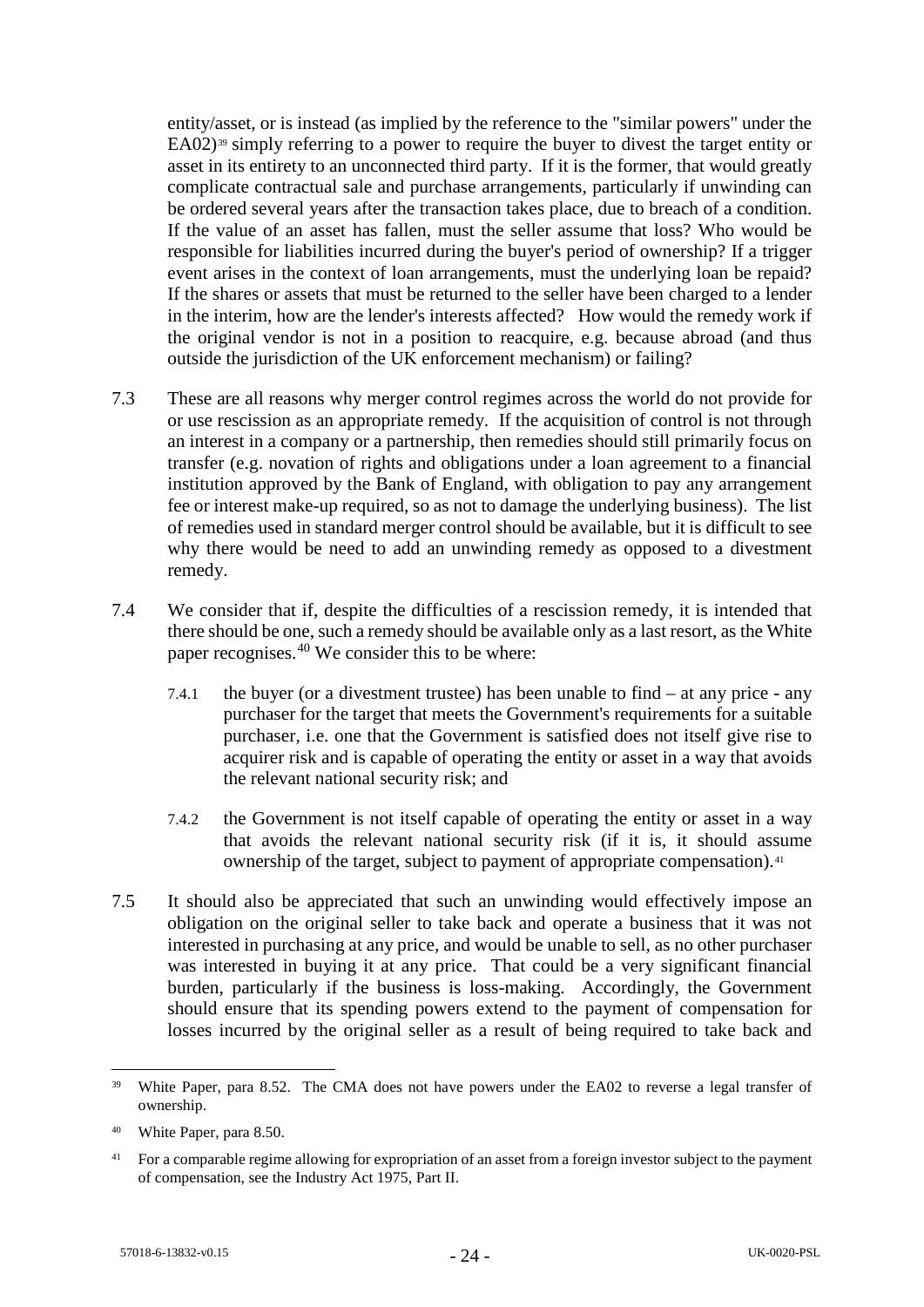operate the target business. There should be a mechanism for winding up the target if rescission also proves impossible.

7.6 We also consider that the same safeguards should apply before the exercise of a power to unwind a transaction for breach of a remedy condition.

## **8. What are your views about the proposed powers within the regime for the Senior Minister to gather information to inform a decision whether to call in a trigger event, to inform their national security assessment, and to monitor compliance with remedies?**

8.1 Subject to our comments in [6.6](#page-22-0)[-6.7](#page-22-1) above and our response to question 9, we consider the proposed information gathering powers to be broadly appropriate. We do not favour the implementation of a prescribed maximum time period for responding to an information request.

## **9. What are your views about the proposed range of sanctions that would be available in order to protect national security?**

- 9.1 In our view, neither criminal penalties nor civil penalties for individuals would be appropriate for breaches of call-in notices, interim restrictions or conditions. It is unlikely that such a breach would be, or could be demonstrated to be, the fault of a particular individual within the acquirer. In addition, the absence of comparable criminal offences in other jurisdictions would mean that it would be difficult to enforce criminal penalties, as extradition of the relevant individuals would not be possible due to the double criminality rule. Moreover, an inadvertent failure to comply would give rise to disproportionate implications for merging parties under the Proceeds of Crime Act 2002, with attendant adverse effects on incentives to invest in the UK.
- 9.2 For consistency, we suggest aligning penalties with the civil penalties that apply for breach of an interim order under the merger control regime, i.e. 5% of worldwide turnover.<sup>[42](#page-24-0)</sup>
- 9.3 The legislation should also address the possibility of a conflict of laws. In particular, an individual or company should not be subject to penalties for breach of a requirement, if compliance with that requirement would place them in breach of the laws of another jurisdiction, e.g. where the Government requests information the disclosure of which is prohibited by another jurisdiction.

# **10. What are your views about the proposed means of ensuring judicial oversight of the new regime?**

10.1 We agree that appeals against decisions of the Senior Minister on national security issues can only be assessed on the basis of the judicial review standard and that decisions imposing penalties should be subject to appeal on the merits. Given the existing judicial deference to Government in matters pertaining to national security,<sup>[43](#page-24-1)</sup> it will be important that the statutory scheme for such appeals does not further restrict the application of the judicial review principles, the grounds for review or the rights and remedies available to appellants. In particular, we consider that the requirements for

<span id="page-24-0"></span> <sup>42</sup> Section 94A(2) EA02.

<span id="page-24-1"></span><sup>43</sup> See the case law referred to in footnote [14](#page-10-3) above.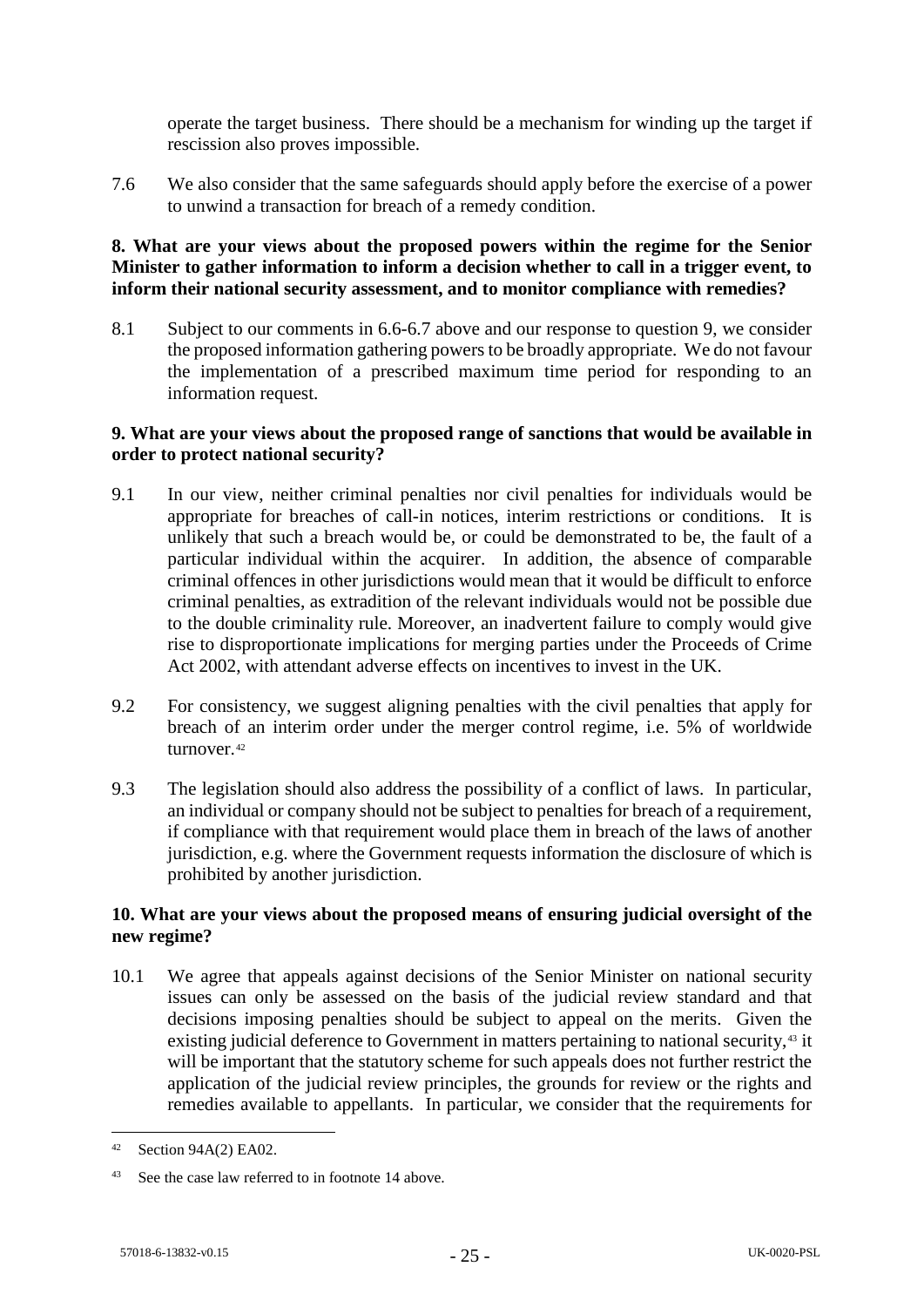necessity and proportionality in the interventions of the Senior Minister<sup>[44](#page-25-0)</sup> should be expressed in the primary legislation so that they can form a basis on which the High Court can assess the lawfulness of those decisions.

10.2 We recognise that Closed Material Proceedings are likely to be unavoidable for many appeals and consider that the proposed approach to such proceedings is broadly correct. However, the Government should recognise the importance of effective appeal rights in maintaining investor confidence.

#### **11. What are your views about the proposed manner in which the new regime will interact with the UK competition regime, EU legislation and other statutory processes?**

- 11.1 It will be important to avoid mechanisms that delay the CMA's review, or which create incentives for the CMA to delay its reviews. Clearly, if the Senior Minister prohibits a merger on national security grounds, the CMA's review process will end. In all other circumstances, however, the existence of a parallel national security review should not cause the CMA to delay its substantive assessment of the competition issues relating to the merger in question. The Senior Minister's assessment of the presence of national security risk has no bearing on the CMA's substantive competition assessment. Consequently, if the reference to "adapted timings for competition assessments" in paragraph 11.17 of the White Paper is intended to allow for delays to the CMA's substantive assessment (as distinct from the consideration and formulation of remedies), we consider that would be undesirable.<sup>45</sup>
- 11.2 In the area of remedies, we recognise that some coordination may be beneficial in certain cases. However, we consider that such cases are likely to be rare and would not justify a general requirement to coordinate the timing and procedure of competition and national security assessments to ensure simultaneous remedy assessment by the two decision-makers. If national security remedies will have priority over competition ones, it is not obvious why the Senior Minister should intervene to delay the imposition of competition remedies (particularly in Phase 1). A better approach might be to allow the CMA to accept undertakings and then to have input into any subsequent assessment of remedies by the Senior Minister with a view to ensuring competition considerations are taken into account (as provided for in paragraphs 11.21-11.22 of the White Paper).
- 11.3 We agree with the analysis in paragraphs 11.31-11.36 of the White Paper regarding the interaction between the proposed regime and the EU Merger Regulation.[46](#page-25-2) As regards alignment between with Takeover Code, we refer to the separate submission to this consultation of the CLLS Company Law Committee.
- 11.4 Finally, the Government should consider how the proposed regime will interact with foreign investment screening regimes in other jurisdictions. In particular, the Government will need to establish the legal, institutional and procedural framework for information sharing and cooperation with such agencies. A key element of that

<span id="page-25-0"></span> <sup>44</sup> White Paper, paragraphs 6.21-6.23 and 8.12

<span id="page-25-1"></span><sup>&</sup>lt;sup>45</sup> In contrast to the suggestion in paragraph 11.16 of the White Paper, the current position under the public interest regimes does not provide for an adapted timetable for the CMA to issue its Phase 2 report in public interest cases, as the time periods in sections 51 and 39 of the EA02 are the same.

<span id="page-25-2"></span><sup>46</sup> Albeit uncertainties remain over the interaction of the regimes at a future point when the EUMR no longer applies in the UK.